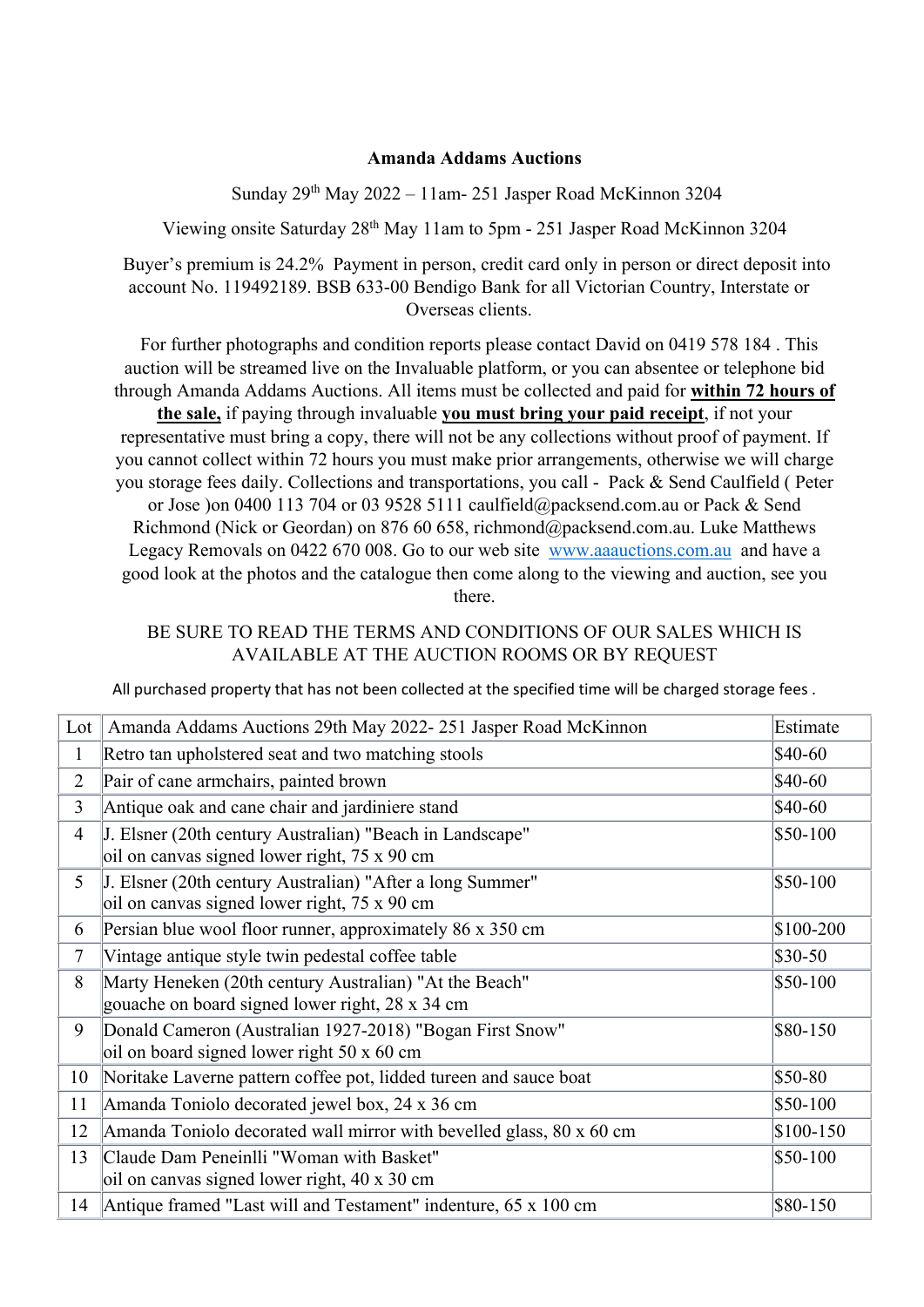| Lot $\ $ | Amanda Addams Auctions 29th May 2022-251 Jasper Road McKinnon                                                                                                                | Estimate   |
|----------|------------------------------------------------------------------------------------------------------------------------------------------------------------------------------|------------|
| 15       | Antique framed "Last will and Testament" indenture, 65 x 95 cm                                                                                                               | \$80-150   |
| 16       | Antique framed "Last will and Testament" indenture, 80 x 90 cm                                                                                                               | \$80-150   |
| 17       | Antique framed "Last will and Testament" indenture, 80 x 90 cm                                                                                                               | \$80-150   |
| 18       | Vintage framed print of two women                                                                                                                                            | $$10-20$   |
| 19       | Oriental framed print of two children, 74 x 56 cm                                                                                                                            | $$20-40$   |
| 20       | Vintage framed print of a lady                                                                                                                                               | $$20-40$   |
| 21       | Donald Cameron (Australian 1927-2018) "Gum Tree"                                                                                                                             | \$80-120   |
|          | oil on board signed lower left, 36.5 x 52 cm                                                                                                                                 |            |
| 22       | Vintage Malin Furs mink stole                                                                                                                                                | $$50-100$  |
| 23       | Vintage mink fur jacket, medium size                                                                                                                                         | \$50-100   |
| 24       | Vintage brown mink coat, medium size, good condition                                                                                                                         | $$100-150$ |
| 25       | Lisal Melbourne leather trimmed fur coat, generous size, lining requires repair.                                                                                             | $$50-100$  |
| 26       | Vintage Persian floor rug, 120 x 92 cm                                                                                                                                       | $$50-100$  |
| 27       | Antique pine folding adjustable child's highchair with cane seat and metal wheels,<br>height 92 cm                                                                           | \$100-200  |
| 28       | Pair of stone and metal table lamp bases                                                                                                                                     | $$50-100$  |
| 29       | Robean vintage green crystal centre bowl with plated fruit decorated base, 46 x 23 cm                                                                                        | \$40-60    |
| 30       | Greta Klimaszewski four oil paintings, landscape and still life, 25 x 33 cm                                                                                                  | \$40-60    |
| 31       | Indonesia Bali carving, antique plated picture frame and gilt tray                                                                                                           | \$40-60    |
| 32       | Brass and timber walking stick and iron wall sconce                                                                                                                          | \$30-60    |
| 33       | Kadik Bali "Market Scene" oil on canvas signed and dated 79 lower left 45 x 65 cm,<br>in original timber frame                                                               | \$80-120   |
| 34       | Husty Balinese dancer signed lower right, in original timber frame, 50 x 42 cm                                                                                               | \$80-100   |
| 35       | Early metal hospital trolley with interior shelve sections, on commercial wheels,<br>100 x 100 x 45 cm                                                                       | \$100-200  |
| 36       | Persian style floor rug, $160 \times 100$ cm                                                                                                                                 | $$60-100$  |
| 37       | Six assorted lamp bases some crystal, metal timber etc, all rewired                                                                                                          | \$100-200  |
| 38       | Italian ceramic figure, Japanese export ware vase, large Japanese Kutani vase,<br>minor rim crack                                                                            | \$40-60    |
| 39       | Geoff Davidson pottery canisters circa 1970, one chipped lid                                                                                                                 | \$40-60    |
| 40       | Assorted items includes Crown Devon etc                                                                                                                                      | \$30-60    |
| 41       | Hutschenreuther Victoria pattern breakfast set                                                                                                                               | \$40-60    |
| 42       | Collection assorted items includes figures, tea set etc                                                                                                                      | \$40-60    |
| 43       | Royal Doulton Dickens ware fruit bowl, six smaller bowls, one chipped,<br>Aynsley two vases, Figgio egg holder                                                               | $$50-100$  |
| 44       | Collection of assorted glass wares includes vases                                                                                                                            | $$50-100$  |
| 45       | Collection of ceramics includes Limoges, Rosenthal, Doulton etc                                                                                                              | $$50-100$  |
| 46       | Marimekko retro cloth handbag                                                                                                                                                | \$50-80    |
| 47       | Whole shelf includes Art Deco children's breakfast set, Wedgwood cups and saucers,<br>Royal Worcester Evesham tureen, flan dish, assorted dishes, Chinese blue and white etc | \$80-150   |
| 48       | English studio design pewter coasters collection 1970's, 8 large, 11 small,<br>original cost $$1,000$                                                                        | $$120-160$ |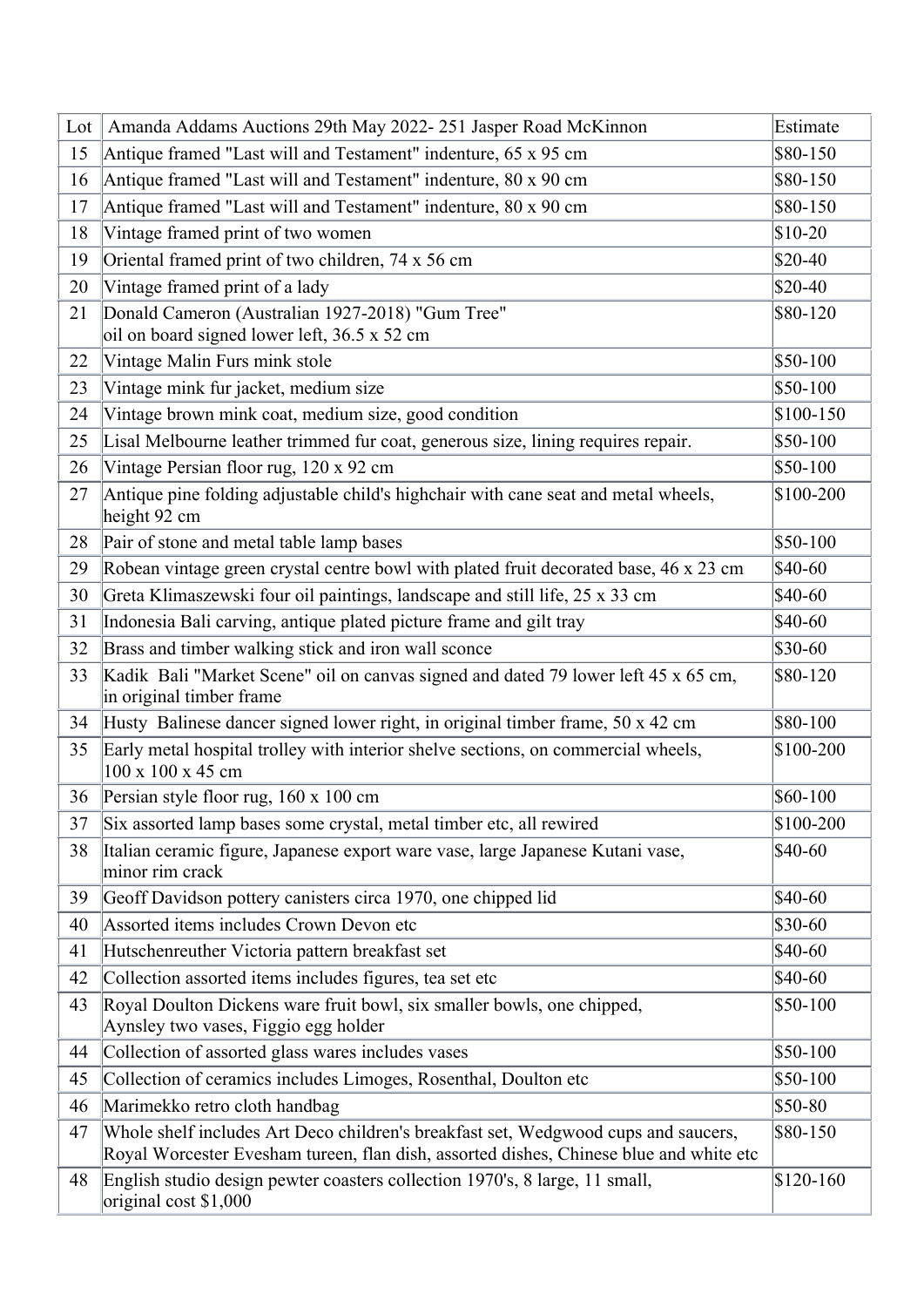| $Lot \vert$ | Amanda Addams Auctions 29th May 2022-251 Jasper Road McKinnon                                                                                             | Estimate   |
|-------------|-----------------------------------------------------------------------------------------------------------------------------------------------------------|------------|
| 49          | Richard Ginori Italy platter, two royal Albert Lady Carlisle platters                                                                                     | \$80-120   |
| 50          | Pair of Scandinavian art glass four sconce candleholders "Westerberg", 25 x 5 cm                                                                          | \$40-80    |
| 51          | Antique German plated cutlery setting, approximately setting for six                                                                                      | \$40-60    |
| 52          | Art glass ashtray and three glass platters                                                                                                                | \$20-40    |
| 53          | Peg Widdows (20th century Australian) "Tropical Landscape"<br>oil on board signed lower right, 43 x 33 cm                                                 | \$50-100   |
| 54          | Art Deco crocodile skin travel bag with handles, $35 \times 60 \times 25$ cm                                                                              | $$50-100$  |
| 55          | Community Plate cutlery setting in timber canteen                                                                                                         | \$50-100   |
| 56          | Frank Shepard Fairey (USA 1970-) "Obey"                                                                                                                   | \$200-300  |
|             | lithographic print signed lower right, 95 x 55 cm                                                                                                         |            |
| 57          | Carved timber casket (split top) French brass and walnut wall barometer                                                                                   | \$50-80    |
| 58          | Poole green and grey teapot, sugar bowl, milk jug and lidded butter dish                                                                                  | \$60-100   |
| 59          | Sterling silver and glass pair of toilet jars, London 1871-1872 maker WM, 9 cm                                                                            | $$50-100$  |
| 60          | Murano Verteria Artisico signed vase with original label, and dish, in multi colours,<br>$12 \times 12$ cm and $9 \times 9$ cm                            | \$150-200  |
| 61          | Chinese green crackle glazed vase on a rosewood stand, 6 cm                                                                                               | \$40-60    |
| 62          | Chinese Cloisonné lidded casket, gilt with deer centre, landscape decorations,<br>diameter 11 cm                                                          | \$40-60    |
| 63          | Sterling silver and enamel boxed rooster topped cocktail picks, Birmingham 1933-1934                                                                      | $$100-150$ |
| 64          | Signed Chinese 90 silver WH lidded trinket box, width 12 cm,<br>silver photo frame with Chinses hallmarks, 8.5 cm                                         | $$100-150$ |
| 65          | Michael Kors silvered tortoiseshell style ladies watch in original box                                                                                    | \$50-100   |
| 66          | Compass by T.G. & Co ltd London, No 260186, 1943 MK III, 9 x 6 cm                                                                                         | \$50-100   |
| 67          | 800 silver six coffee spoons stamped Antiko                                                                                                               | $$30-50$   |
| 68          | 835 silver six floral decorated forks                                                                                                                     | $$30-50$   |
| 69          | 935 silver cigarette case, weight 74 grams                                                                                                                | \$70-90    |
| 70          | Hallmarked probably silver decorated mustard pot with cobalt glass liner, 11 cm                                                                           | \$70-90    |
| 71          | Richard Ginori shell shaped dish, Noritake floral dish, Australian studio pottery<br>signed red bowl, diameter 18 cm                                      | \$50-80    |
| 72          | Three glass multi coloured paperweight's                                                                                                                  | \$60-80    |
| 73          | English State Express cigarette plated casket, 17 x 12 x 4 cm                                                                                             | $$50-100$  |
| 74          | Antique plated and glass biscuit barrel with monogram, stands on four ball and claw feet, \$40-60<br>20 x 18 x 24 cm                                      |            |
| 75          | Siam sterling silver and red stone cross bracelet and Girotondo Gioielli sterling silver<br>bracelet, Murano silver & glass matching pendant and earrings | $$50-100$  |
| 76          | Katharina Rapp (Germany/Australia 1950-) "Red Roses"<br>oil on canvas signed lower right, 45 x 45 cm.                                                     | \$200-300  |
| 77          | 1920's walnut jardiniere stand with shaped legs, height 102 cm                                                                                            | \$100-150  |
| 78          | Antique walnut Android barometer, length 85 cm                                                                                                            | \$200-300  |
| 79          | Brass and timber miniature world globe, 37 cm                                                                                                             | \$50-100   |
| 80          | Murano blue glass lamp base, retro amber glass lamp base, both fully rewired,<br>heights 14 cm and 27 cm.                                                 | \$80-150   |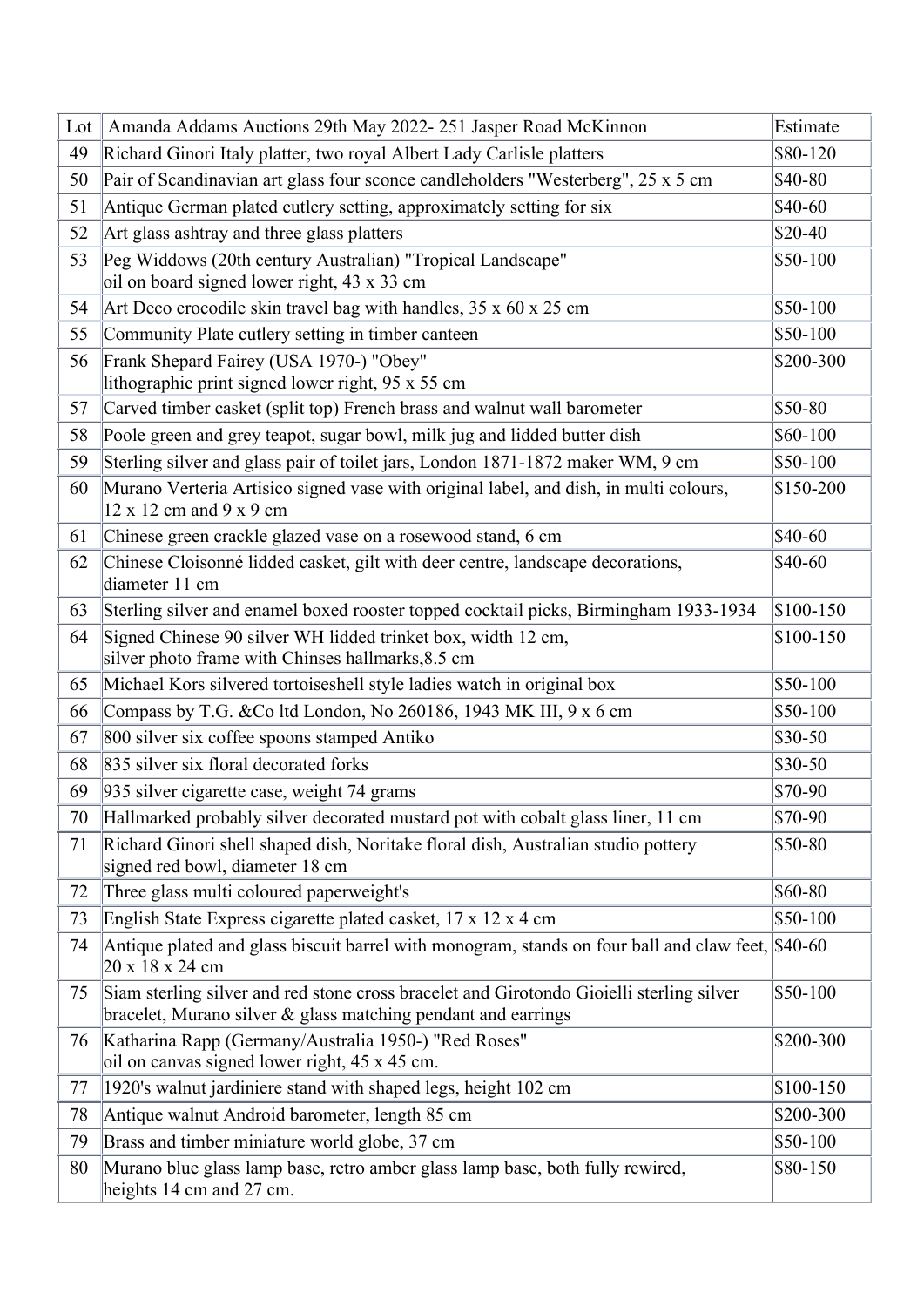| Lot | Amanda Addams Auctions 29th May 2022-251 Jasper Road McKinnon                                                          | Estimate   |
|-----|------------------------------------------------------------------------------------------------------------------------|------------|
| 81  | Cut crystal clear and frosted vase, height 27 cm                                                                       | \$50-80    |
| 82  | Hans Christian Andersen Fairy Tales Milford and Charles Darwin,<br>The Descent of Man, by The Folio Society Books      | \$80-120   |
| 83  | Indonesian carved rosewood bust, 18 cm, two carved painted ducks                                                       | \$40-60    |
| 84  | Carlton ware three coloured lustre bowls                                                                               | \$40-60    |
| 85  | Hertel & Reuss Optik Kassel Z Gete-Vaniable, camera lens 25 x 60 x 60 cm,<br>made in Germany 305, in original box/case | \$100-150  |
| 86  | Carl Zeiss 8 x 50B binoculars in original leather case and box                                                         | \$200-300  |
| 87  | Australian pottery lamp bases some signed, fully rewired                                                               | \$200-300  |
| 88  | Alka Kunst Bavaria ceramic lamp base with gilt swan handles, 40 cm                                                     | \$40-60    |
| 89  | Israel figural decorated terracotta tile, 50 cm                                                                        | \$40-60    |
| 90  | Lead crystal Hoya Japan amber decanter and six shot glasses                                                            | \$50-100   |
| 91  | Colours of the Earth by Craftsman House large book                                                                     | \$40-60    |
| 92  | Three terracotta figural Israeli handing tiles, $30 \times 20$ , $27 \times 23$ , and $21 \times 14$ cm                | \$40-80    |
| 93  | Art Nouveau plated jardiniere pedestal, 23 x 20 cm                                                                     | $$120-160$ |
| 94  | Bronze figure of a bulldog, 20 x 32 cm                                                                                 | $$100-150$ |
| 95  | Bronze Oriental bullock with a seated child, 30 x 21 cm                                                                | \$150-250  |
| 96  | Oriental bronze of a soldier, signed on base, 26 cm                                                                    | \$100-150  |
| 97  | Bronze signed Oriental vase, height 20 cm                                                                              | \$60-80    |
| 98  | Noritake twin handled hand painted cameo vase, with gilt body, height 18 cm                                            | \$50-80    |
| 99  | Hutschenreuther Germany retro vase with triangular body shape, height 24 cm                                            | \$70-90    |
| 100 | Rosenthal Studio -Linie Germany, pair of ivory glazed tall candlesticks, heights 23 cm                                 | $$120-160$ |
| 101 | Art Deco marble and bronzed bird decorated table lamp, $29 \times 17$ cm                                               | \$100-150  |
| 102 | Antique rosewood and mother of pearl inlaid sewing box with fitted interior,<br>requires repair, 30 x 13 x 22 cm       | \$80-120   |
|     | 103 Five coloured glass drinking glasses and two early crystal glasses                                                 | \$40-60    |
|     | 104 Lladro Spain ceramic bust of a female with roses, height 29 cm                                                     | \$100-200  |
| 105 | Antique glass and leather flask, height 20 cm                                                                          | \$30-50    |
| 106 | Mah-Jong set with original leather case, fully fitted interior                                                         | \$100-150  |
| 107 | Antique rosewood tea caddy with fitted interior, inlaid top, $19 \times 13$ cm                                         | \$120-160  |
| 108 | Antique Wedgwood blue jasper and plated biscuit barrel, height 17 cm                                                   | \$120-180  |
| 109 | Antique cedar and inlaid casket, $18 \times 25 \times 18$ cm                                                           | \$60-100   |
| 110 | Early 20th century Ying Thai Co Hong Kong silk embroidered kimono jacket                                               | \$50-100   |
| 111 | Early 20th century silk embroidered kimono jacket                                                                      | \$50-100   |
| 112 | Early 20th century oak hallstand with umbrella section, $190 \times 50$ cm                                             | \$100-200  |
| 113 | Two hand painted Aboriginal timber drums, 80 x 60 cm                                                                   | \$200-300  |
|     | 114 Francis Jones (Australian1923-1999) "Grand Canal Palazzo Venice"<br>oil on board signed lower left, 39 x 49 cm     | \$400-600  |
| 115 | Vintage cane armchair, 150 x 112 cm                                                                                    | \$100-200  |
|     | 116 W. Yeldkaam European School "The Lowers" oil on board signed lower centre,<br>30 x 20 cm                           | \$80-150   |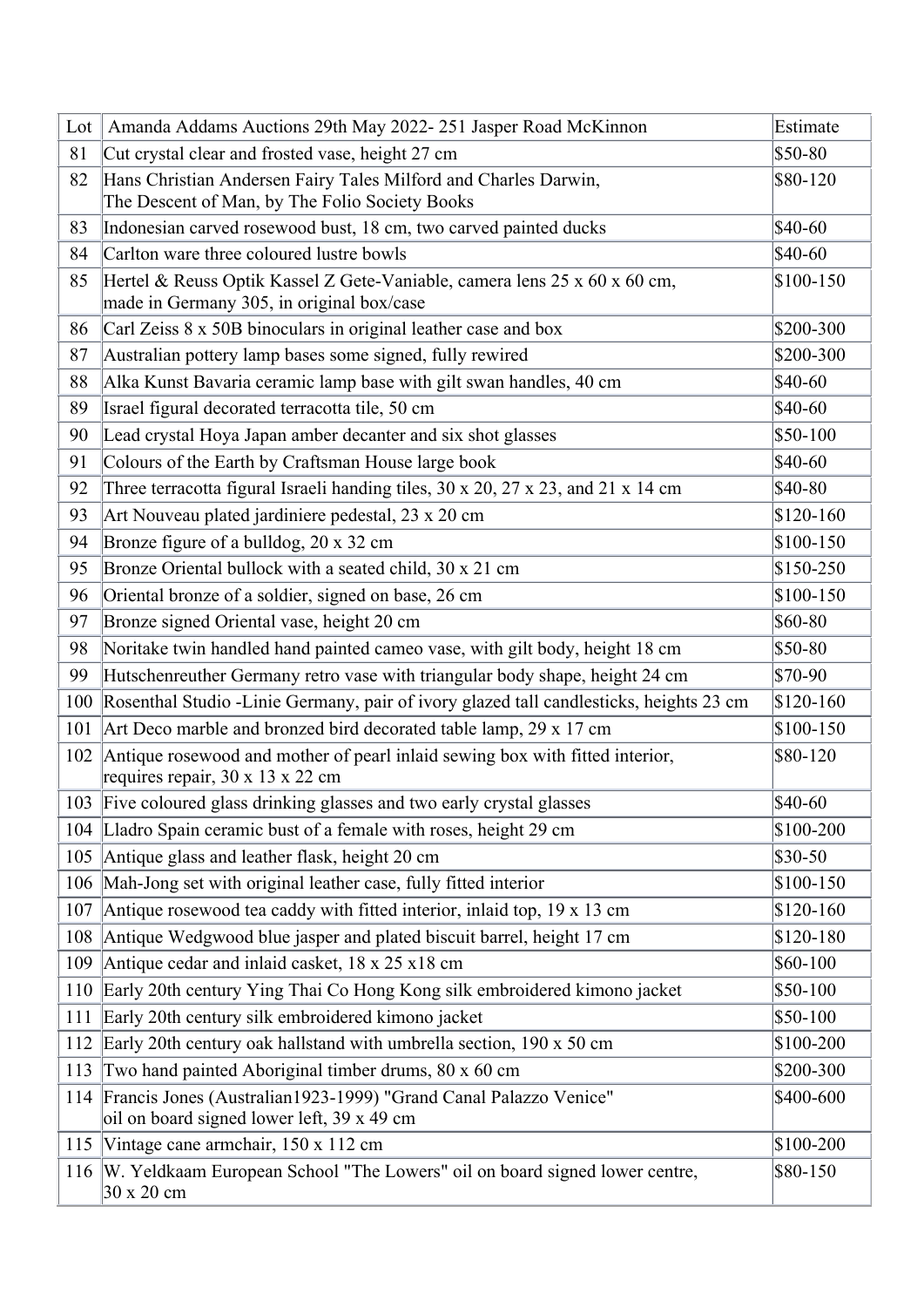| Lot | Amanda Addams Auctions 29th May 2022-251 Jasper Road McKinnon                                                                                                                                                                                  | Estimate           |
|-----|------------------------------------------------------------------------------------------------------------------------------------------------------------------------------------------------------------------------------------------------|--------------------|
|     | 117 Itzchak Tarkay (Hungary 1935-2012) "Lauren Reflects" colour serigraph signed lower                                                                                                                                                         | \$150-200          |
|     | right, artist proof edition, Park West Denver USA certificate of authenticity, 18 x 14 cm                                                                                                                                                      |                    |
|     | 118 Itzchak Tarkay (Hungary 1935-2012) "Tall Ships in Port" colour serigraph signed lower                                                                                                                                                      | \$250-350          |
|     | right, artist proof edition, Park West Denver USA certificate of authenticity, 25 x 28 cm                                                                                                                                                      |                    |
|     | 119 Kevin Boucher (20th century Australian) "The glow of evening, Launching Place"<br>oil on board signed lower left, 40 x 20 cm                                                                                                               | \$40-60            |
|     | 120 German Art Nouveau ceramic female figure holding an urn, 36 x 30 x 17 cm                                                                                                                                                                   | \$150-250          |
| 121 | Australian art glass amethyst coloured vase with iridescent glaze, 8 x 9 cm                                                                                                                                                                    | \$50-100           |
| 122 | Seiko SQ 50 man's watch in silver case                                                                                                                                                                                                         | \$50-100           |
| 123 | Seiko rectangular phase ladies watch                                                                                                                                                                                                           | \$40-60            |
|     | 124 Accutron Bulova vintage man's watch                                                                                                                                                                                                        | \$200-400          |
|     | 125 Seiko 5 automatic 21 jewel gold plated man's watch                                                                                                                                                                                         | \$100-150          |
|     | 126 Seiko quartz gilt ladies watch                                                                                                                                                                                                             | \$40-60            |
| 127 | Seiko quartz gilt ladies watch                                                                                                                                                                                                                 | \$40-60            |
| 128 | Omega silvered and diamante ladies watch with quartz movement                                                                                                                                                                                  | \$150-200          |
| 129 | Omega automatic chronometer constellation men's watch with Omega plated band                                                                                                                                                                   | \$500-800          |
|     | 130 Longines ladies' gilt watch with original case                                                                                                                                                                                             | \$200-300          |
| 131 | Felicia Incabloc waterproof over size silvered ladies watch, face diameter 28 mm                                                                                                                                                               | \$50-100           |
| 132 | Tissot antimagnetic automatic gents watch, face diameter 32 mm, repairs required                                                                                                                                                               | \$50-100           |
|     | 133 Emka Geneva square faced gilt and diamante ladies watch,                                                                                                                                                                                   | \$80-120           |
|     | Seiko automatic ladies watch and Rado quartz ladies watch                                                                                                                                                                                      |                    |
|     | 134 Omega automatic Seamaster De Ville 14 kt gold man's watch, face diameter 32 mm,<br>with gold plated Spandex style band, watch is working                                                                                                   | \$800-1,200        |
|     | 135 Krugerrand South Africa 1976 1 ounce fine gold, diameter 32.7 mm                                                                                                                                                                           | $$1,500-$<br>2,000 |
|     | 136 Krugerrand South Africa 1980 1ounce fine gold, diameter 32.7 mm                                                                                                                                                                            | $$1,500-$<br>2,000 |
|     | 137 Australian \$200 gold coin 1980 Unc in original packet, diameter 24 mm, 22 ct gold<br>$(916)$ weight 10 grams.                                                                                                                             | \$400-500          |
|     | 138 750 (18ct) gold hallmarked designer bracelet, stamped 446W, length 190 mm,<br>width 28 mm, weight 41.9 grams approximately                                                                                                                 | $$1,500-$<br>2,000 |
| 139 | S.T. Dupont Paris France gold toned diamante hobnail cigarette lighter, No EW1511<br>with original box                                                                                                                                         | \$50-100           |
|     | 140  18 kt gold hallmarked designer cuff bracelet weight 70 grams, length 190 mm,<br>width 28 cm                                                                                                                                               | $$2,500-$<br>3,000 |
| 141 | Australian silver 1966 50 cent coin, 1915 gold Hungary-Bohemia gold coin,<br>diameter 20 mm, weight 3.5 grams, Mexico 1945 gold Peso's (2), diameters 15 mm,<br>total weight 4.2 grams, total combined weight of gold on three items 7.7 grams | \$250-350          |
|     | 142 English hallmarked 375 (9ct) gold designer bracelet with dark blue stones probably<br>sapphires and diamonds, largest centre blue stone approximately $7 \times 5$ mm,<br>total combined weight of bracelet 16 grams,                      | \$400-600          |
|     | 143 1915 Austria gold 100 Corona plus hallmarked 18 ct gold mount, set as a pendant,<br>diameter 45 mm, total combined weight 41.2 grams approximately                                                                                         | $$1,500-$<br>2,000 |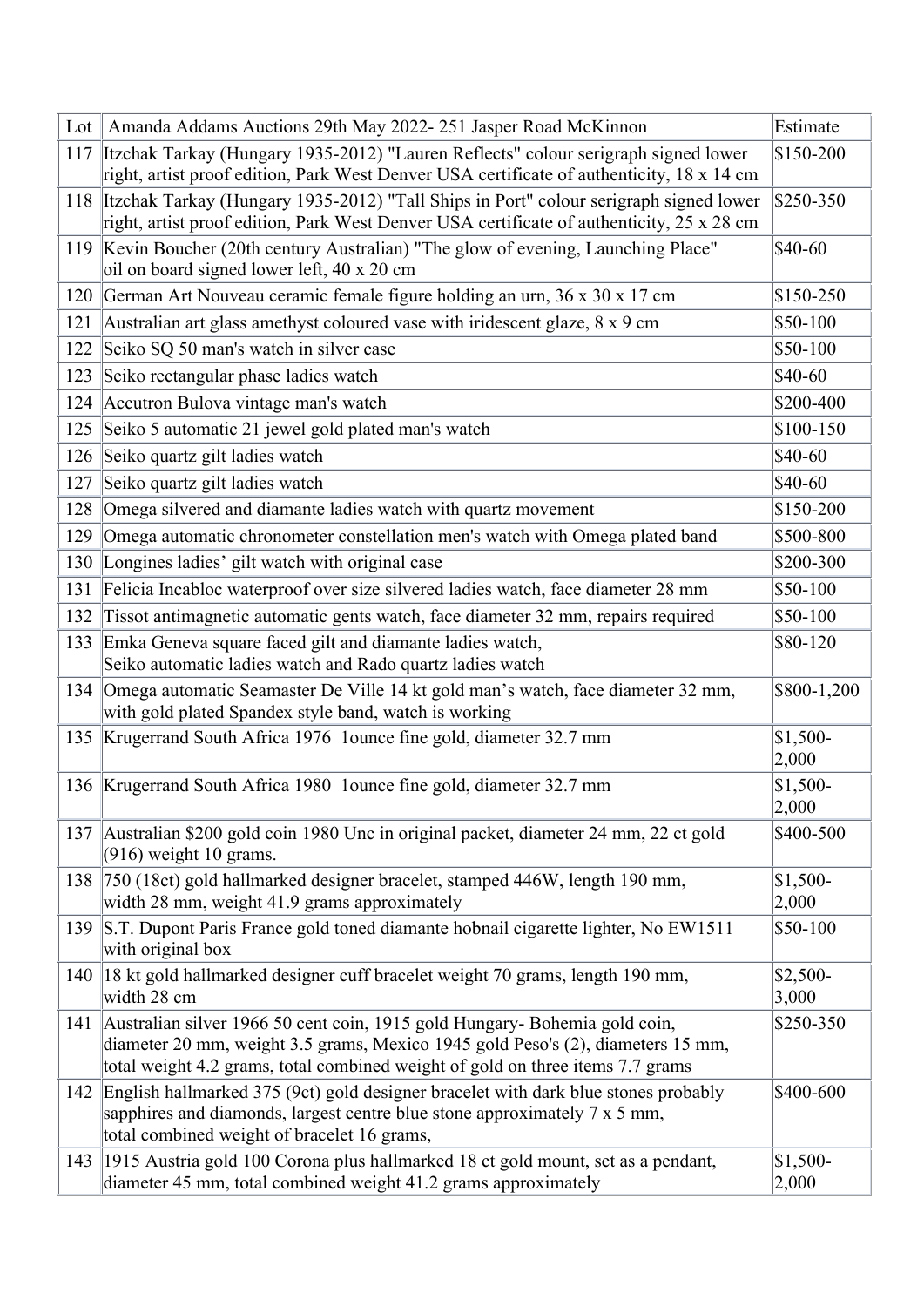| Lot | Amanda Addams Auctions 29th May 2022-251 Jasper Road McKinnon                                                                                                                                      | Estimate           |
|-----|----------------------------------------------------------------------------------------------------------------------------------------------------------------------------------------------------|--------------------|
|     | 144 1915 Hungary-Bohemia gold 4 Ducats with ornate surround mount set as a pendant,                                                                                                                | \$800-1,200        |
|     | total weight 22.6 grams, diameter of mount approximately 50 mm                                                                                                                                     |                    |
|     | 145 1902 gold sovereign plus 9 ct gold chain, total weight 16.2 grams                                                                                                                              | \$800-1,000        |
|     | (sovereign weight is 7.98 grams)<br>146 9 ct gold keyring and chain with antique Roman coin, total weight 17 grams                                                                                 | \$400-600          |
|     |                                                                                                                                                                                                    | \$180-250          |
| 147 | 18 ct gold wedding band, weight 4.4 grams                                                                                                                                                          |                    |
| 148 | Omega 14 kt gold vintage watch with gold plated band                                                                                                                                               | $$1,000-$<br>1,500 |
|     | 149 9 ct gold bangle, weight 10 grams.                                                                                                                                                             | \$150-200          |
|     | 150  14 kt gold chain, weight 2.5 grams, 18 kt gold, diamond and sapphire floral pendant,<br>weight 2.3 grams.                                                                                     | \$150-200          |
| 151 | Tudor Geneve ladies silvered wristwatch.                                                                                                                                                           | \$100-150          |
|     | 152 Hallmarked white gold, diamond and sapphire brooch in floral ribbon shape<br>(Dunklings), weight 5.2 grams, size 4 x 3 cm.                                                                     | \$200-250          |
|     | 153 9 ct gold and opal ring, similar pendant, total combined weight 6.5 grams.                                                                                                                     | \$80-120           |
|     | 154 1920's hallmarked ladies 9 ct gold watch plus English made 9 ct gold band,<br>total weight 23 grams.                                                                                           | \$150-200          |
|     | 155 Seed pearl necklet with sterling silver clasp, sterling silver marcasite bracelet.                                                                                                             | \$80-120           |
|     | 156 Hallmarked 9 ct gold wedding band and pair of 9 ct gold cuff links, rubbed marks,<br>total combined weight 10 grams.                                                                           | \$150-200          |
|     | 157 Art Deco sterling silver Germany brooch, 800 silver and cameo brooch and gold-plated<br>monocle.                                                                                               | \$80-120           |
|     | 158 Vintage gold-plated ladies Tissot wristwatch, silver marcasite brooch and other small<br>items.                                                                                                | \$80-120           |
|     | 159 800 silver hallmarked Menorah, 18 x 18 cm, weight 109 grams                                                                                                                                    | \$50-100           |
| 160 | Coral and seed pearl necklace, two coral necklaces and possibly coral circular bead<br>necklace, all with gilt clasps                                                                              | \$100-200          |
|     | 161 Lalique clear and frosted circular dish, diameter 15 cm                                                                                                                                        | \$150-180          |
|     | 162 Stamped Meissen colourful jester holding a hat, height 17 cm, repaired wrist                                                                                                                   | \$40-60            |
| 163 | Israel sterling silver match holder and electroplated spoons and forks                                                                                                                             | $$30-60$           |
|     | 164 Israel silver and coloured glass two vases with relief and leaf decorations,<br>heights 10 and 19 cm                                                                                           | \$80-150           |
|     | 165 Antique brass boxed gold scales plus antique Marbles Gladstone USA circa 1900 vesta<br>and striker                                                                                             | $$50-100$          |
|     | 166 Three antique silver fob watches, one with fob chain by Rotherham's Horn and Peterson,<br>Swiss, all require repairs.                                                                          | $$60-120$          |
|     | 167 Two silver fob watches, one with gilt fob chain by Rotherham's, require repair,<br>J.W. Carrol, Townsville in good order, requires service                                                     | \$100-200          |
|     | 168 Lavina Art Deco square shaped gent's watch in gold case, not tested,<br>plus a pair of 9 ct gold cufflinks, 9 grams, total combined weight 30.8 grams                                          | \$100-200          |
| 169 | Timber boxed Chinese glass and agate snuff/perfume bottle, height 9.5 cm                                                                                                                           | \$40-60            |
|     | 170 British watch company rolled gold fob watch, Tudor oyster silvered mid-size<br>vintage watch, both require repair, plus antique 800 silver Fairy ladies fob watch,<br>works but needs service. | \$80-150           |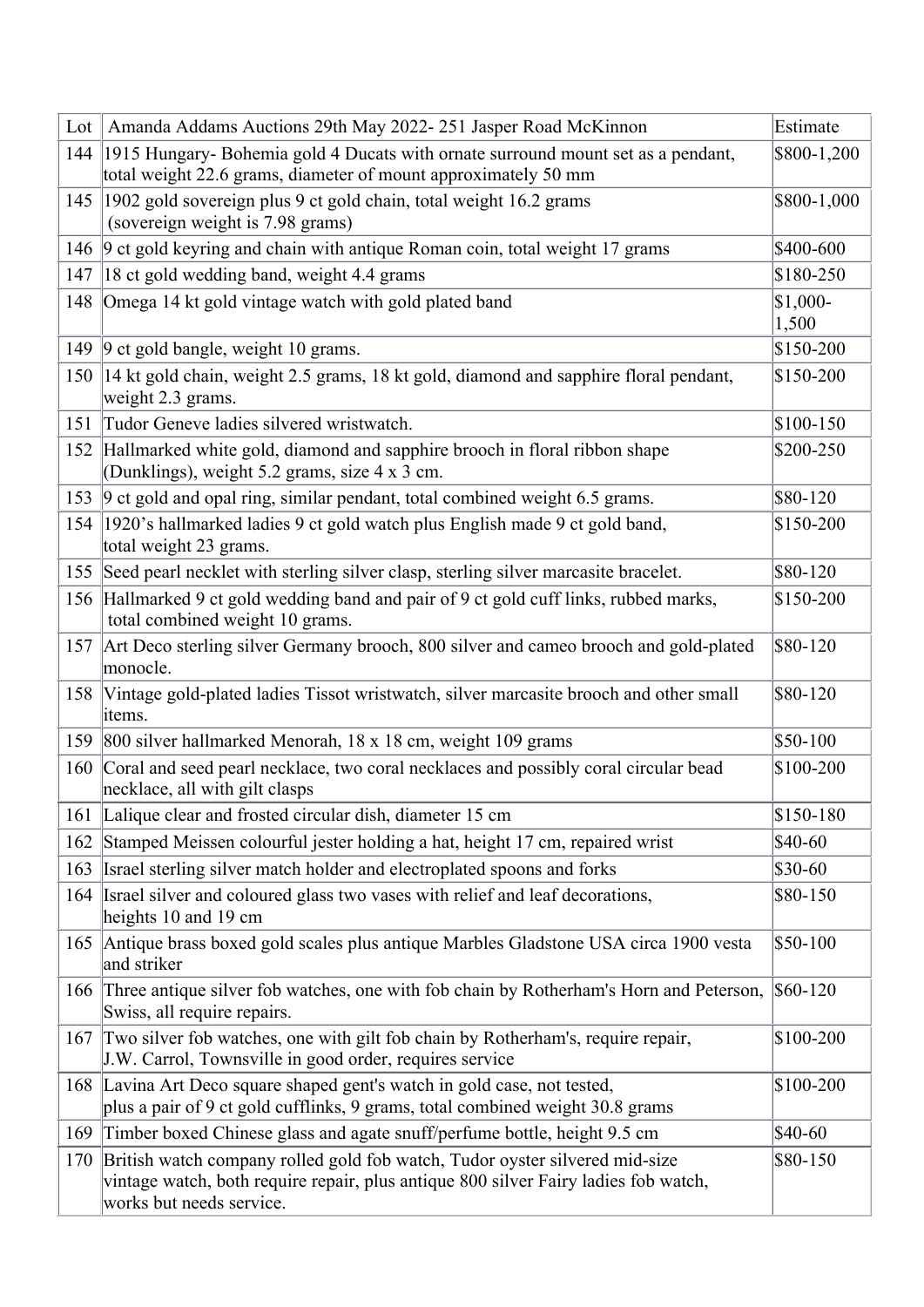| $Lot \vert$ | Amanda Addams Auctions 29th May 2022-251 Jasper Road McKinnon                                                                                                                             | Estimate          |
|-------------|-------------------------------------------------------------------------------------------------------------------------------------------------------------------------------------------|-------------------|
|             | 171 Art Deco hallmarked 9 ct gold ladies watch with original band, hallmarks found but not                                                                                                | \$200-400         |
|             | tested on band, plus 18 ct gold hallmarked antique man's watch, required repairs on both                                                                                                  |                   |
|             | 172 Antique brass Middle Eastern tray, diameter 59 cm                                                                                                                                     | \$50-100          |
| 173         | Period gilt cane circular two tier coffee table, diameter 70 cm                                                                                                                           | \$50-100          |
| 174         | Tan and brown Persian style wool floor rug, 170 x 250 cm                                                                                                                                  | \$80-150          |
| 175         | Everyone is a Winner hand painted plaster sculpture, $70 \times 60 \times 22$ cm                                                                                                          | \$200-400         |
| 176         | Vintage designer cane bar with fully fitted shelves and drawers on reverse, $110 \times 137$ cm $\text{\$200-400}$                                                                        |                   |
| 177         | Multi coloured art glass bowl, 233e cm                                                                                                                                                    | \$20-40           |
| 178         | Pair of green Japanese art glass vases, heights 31 cm                                                                                                                                     | \$40-60           |
| 179         | Vannes Art France vintage clear art glass bowl, 62 x 20 cm                                                                                                                                | \$100-200         |
| 180         | Surata art glass multi coloured basket, height 26 cm.                                                                                                                                     | \$30-60           |
| 181         | Japanese retro red and white art glass vase and jug, heights 22 and 20 cm, both with<br>labels                                                                                            | \$50-80           |
| 182         | Three antique style art glass baskets, one with pink tinge, heights 23 to 26 cm                                                                                                           | \$50-100          |
| 183         | Baxter Prints Harvest Time the Gleamers, Chimborazo N. CL 343, 1850 x 2, plus<br>morning costume 1826, La Belle Assemblée No 23, total 4.                                                 | \$60-100          |
|             | 184 Pair of retro cane seats with blue upholstery, heights 50 cm                                                                                                                          | \$40-60           |
|             | 185 Antique cane What Not with numerous shelves, 92 x 90 cm                                                                                                                               | \$80-150          |
|             | 186 Rosenthal Maria fish decorated lidded tureen, 27 x 15 cm                                                                                                                              | \$30-60           |
| 187         | Baxter Prints includes Turn of the Moon, Tropical Scenery and three others,<br>Le Blond print Eugenie Empress of France Cl 228 circa 1854 plus silk printed figures in<br>garden, total 7 | \$100-150         |
|             | 188 Sylha (Sylvia Halpern) 209 yellow retro pottery dish, 40 x 20 x 5 cm                                                                                                                  | \$30-60           |
| 189         | Donald Friend (Australia 1915-1989) "Three Ceylonese Boys" watercolour, ink and<br>wash signed and dated 1947 upper right, 36 x 52 cm. Provenance Estate Toorak.                          | \$3,000-<br>5,000 |
|             | 190 Pair of early metal/bronze candleholders, heights 35 cm                                                                                                                               | \$50-100          |
|             | 191 Pair of tall brass and marble tropical birds, heights 62 and 76 cm                                                                                                                    | \$300-500         |
| 192         | Intricately carved Ainu Hokkaido North Japan black bear group, 42 x 26 cm                                                                                                                 | \$200-400         |
| 193         | Vintage painted cane elephant side table, 75 x 55 cm                                                                                                                                      | \$100-200         |
|             | 194 Ben Elisha (20th century Australian) "Mythological scene in Landscape" mixed media<br>signed lower right, $57 \times 50$ cm                                                           | \$50-100          |
| 195         | Carved and painted pair timber horses of large proportions, 130 x 137 approx.                                                                                                             | \$800-1,200       |
|             | 196 Alexander Klevan (Russia/Israel 1950-) "Rainy Day Roosters & Rabbi" lithographic<br>print signed lower right, No 143/400, 70 x 52 cm.                                                 | \$50-100          |
| 197         | Early 20th century brass bound and blackwood jardinière on stand, height 94 cm                                                                                                            | \$80-120          |
| 198         | Frank Shepard Fairey (USA 1970-) "Obey"<br>lithographic print signed lower right, 95 x 55 cm                                                                                              | \$200-300         |
| 199         | Antique oak spindle back four chairs with cane seats                                                                                                                                      | \$100-150         |
| 200         | Itzchak Tarkay (Hungary 1935-2012) "High Fashion" colour serigraph on canvas signed<br>lower right, No 134/275, Park West Denver USA certificate of authenticity, 43 x 32 cm              | \$300-400         |
| 201         | Persian red wool prayer rug, 130 x 80 cm                                                                                                                                                  | \$50-100          |
|             | 202 Box of assorted 19th and 20th century world coins                                                                                                                                     | \$50-100          |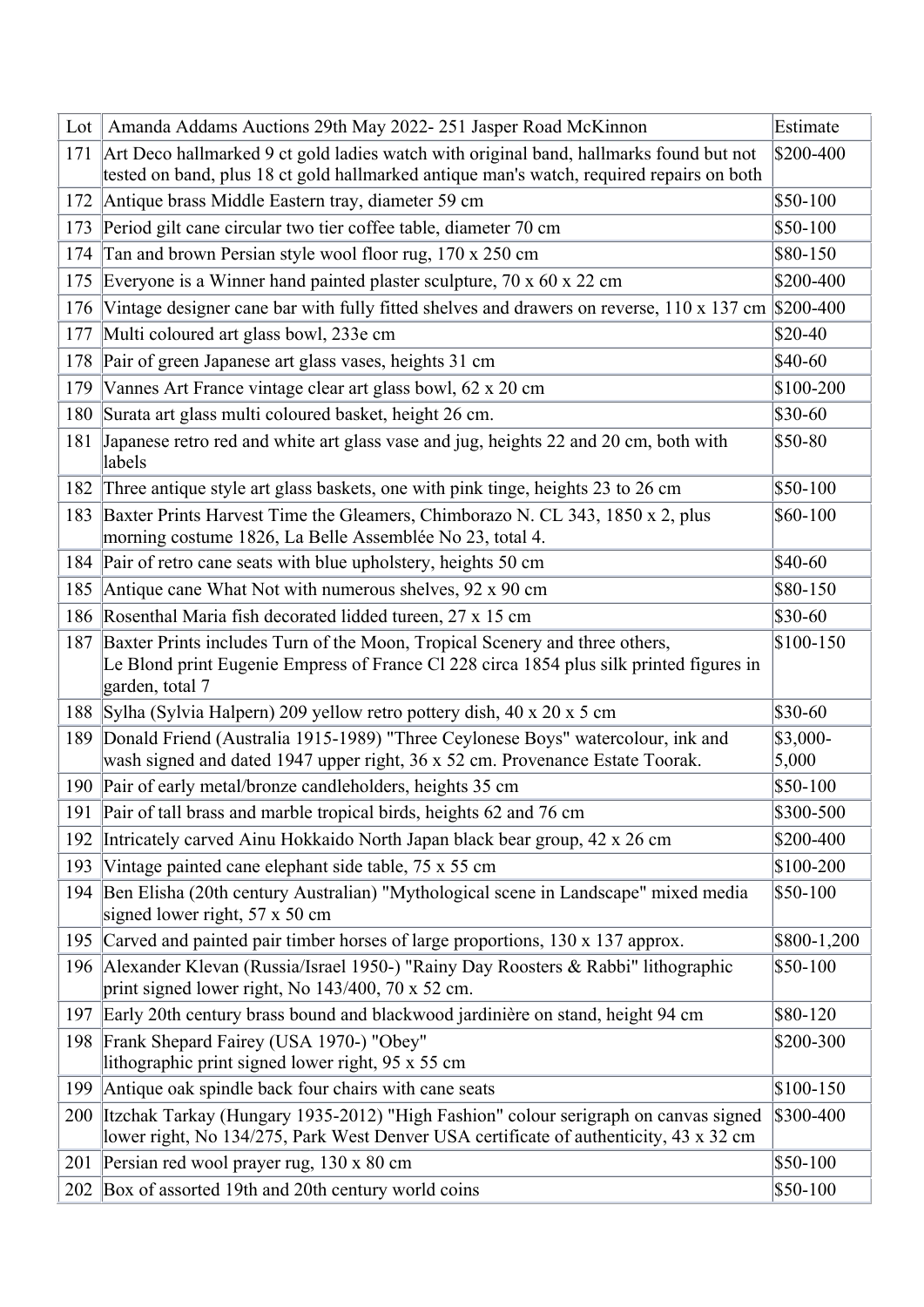| Lot | Amanda Addams Auctions 29th May 2022-251 Jasper Road McKinnon                                                                                                             | Estimate    |
|-----|---------------------------------------------------------------------------------------------------------------------------------------------------------------------------|-------------|
| 203 | Box of assorted world coins, many are silver                                                                                                                              | \$50-100    |
| 204 | Burmese art glass vase with landscape hand painted body by P. Delaney, height 19 cm.                                                                                      | \$40-60     |
| 205 | Chinese red cinnabar lidded circular casket, height 10 cm                                                                                                                 | \$40-60     |
|     | 206 Oriental blackwood and mother of pearl casket, Chinese figure and two Italian figure,<br>(the larger figure $Af$ ).                                                   | \$40-60     |
| 207 | Shelf of collectables includes Meissen cup and saucer, Sevres handled dish, assorted<br>miniatures, mother of pearl serviette holders etc                                 | \$80-150    |
|     | 208 Marquise Waterford Rainfall collection 8-inch boxed bowl, plus boxed<br>Bohemia crystal Lismore vase, 30 cm.                                                          | \$80-120    |
| 209 | Vintage felt double sided, each with different dress and body, 29 cm                                                                                                      | \$50-100    |
| 210 | Carved timber casket, carved shield, animals etc                                                                                                                          | \$30-60     |
| 211 | Art glass bowl, two colourful art glass pink perfume bottles, signed and dated 82                                                                                         | \$80-150    |
|     | 212 Lenox China USA dishes swan, bowl, clock, Royal Winton shoe etc (8)                                                                                                   | \$50-100    |
|     | 213 1988 Australian silver Holey dollar & The Dump 999 silver in booklet, Fiji 1979 unc 50<br>cents, USA silver 1/2-dollar 1945, 1951, 1953, 1966 etc (13)                | $$50-100$   |
|     | 214 Canada unc 1966–1967-coin sets, England 1887 double florin Ef, crowns 1951 gEf 1953<br>Ef, 1965 x 2 Ef, 1981 Ef                                                       | $$50-100$   |
|     | 215 Wedgwood boxed knives, Royal Worcester Eversham dishes, souffle cups.<br>Boxed pot de crème chocolate                                                                 | 450-100     |
|     | 216 Assorted jade figures and miniatures                                                                                                                                  | \$40-60     |
| 217 | Assorted Chinese carved animals and figural groups in various mediums.                                                                                                    | \$50-100    |
| 218 | Assorted carved Chinese figures in various mediums (6)                                                                                                                    | \$50-100    |
| 219 | Album of Australian pre decimal copper coins and assorted decimal coins                                                                                                   | \$30-60     |
| 220 | Assorted Chinese boxes and caskets in timber and lacquer                                                                                                                  | \$40-60     |
| 221 | Collection of stone inlaid boxes, caskets, dishes                                                                                                                         | $$30-50$    |
| 222 | Antique Oriental blackwood bamboo style carved pedestal, requires minor attention,<br>height 92 cm                                                                        | \$100-200   |
| 223 | Charles Frydrych (Europe/Australia 1913-90) "Ballet Dancers' oil on canvas signed<br>lower right, 50 x 60 cm, in original ornate gilt timber frame.                       | \$600-1,000 |
|     | 224 Art Deco marble and bronzed female figure on a plinth with clock, $39 \times 26 \times 12$ cm                                                                         | \$300-500   |
| 225 | Rosenthal Bavaria early rack plate with cameo centre and figural centre, diameter 27 cm                                                                                   | \$40-60     |
|     | 226 Naples Capodimonte ceramic antique figural group with gilt highlights, 25 x 28 x 18 cm,<br>old restoration.                                                           | $$50-100$   |
| 227 | Gilt and purple upholstered boudoir chair                                                                                                                                 | $$30-50$    |
| 228 | Fallshaw & Son Arts and Crafts Blackwood rolltop lady's bureau with fully fitted<br>interior and lower drawer, stands on tapered block feet, $122 \times 85 \times 45$ cm | \$200-400   |
| 229 | Royal Doulton Art Deco coffee set for six, one cup cracked                                                                                                                | \$80-120    |
| 230 | Versailles Bavaria fish decorated platter, eight plates and sauce boat, all with different<br>fish decorations, platter length 60 cm                                      | \$60-100    |
| 231 | Chaparus Feres Limoges floral decorated circular savory lidded bowl, diameter 32 cm                                                                                       | \$40-80     |
| 232 | H & G Heinrich Bavaria floral decorated large china dinner setting includes lidded<br>tureen and large platter                                                            | \$100-200   |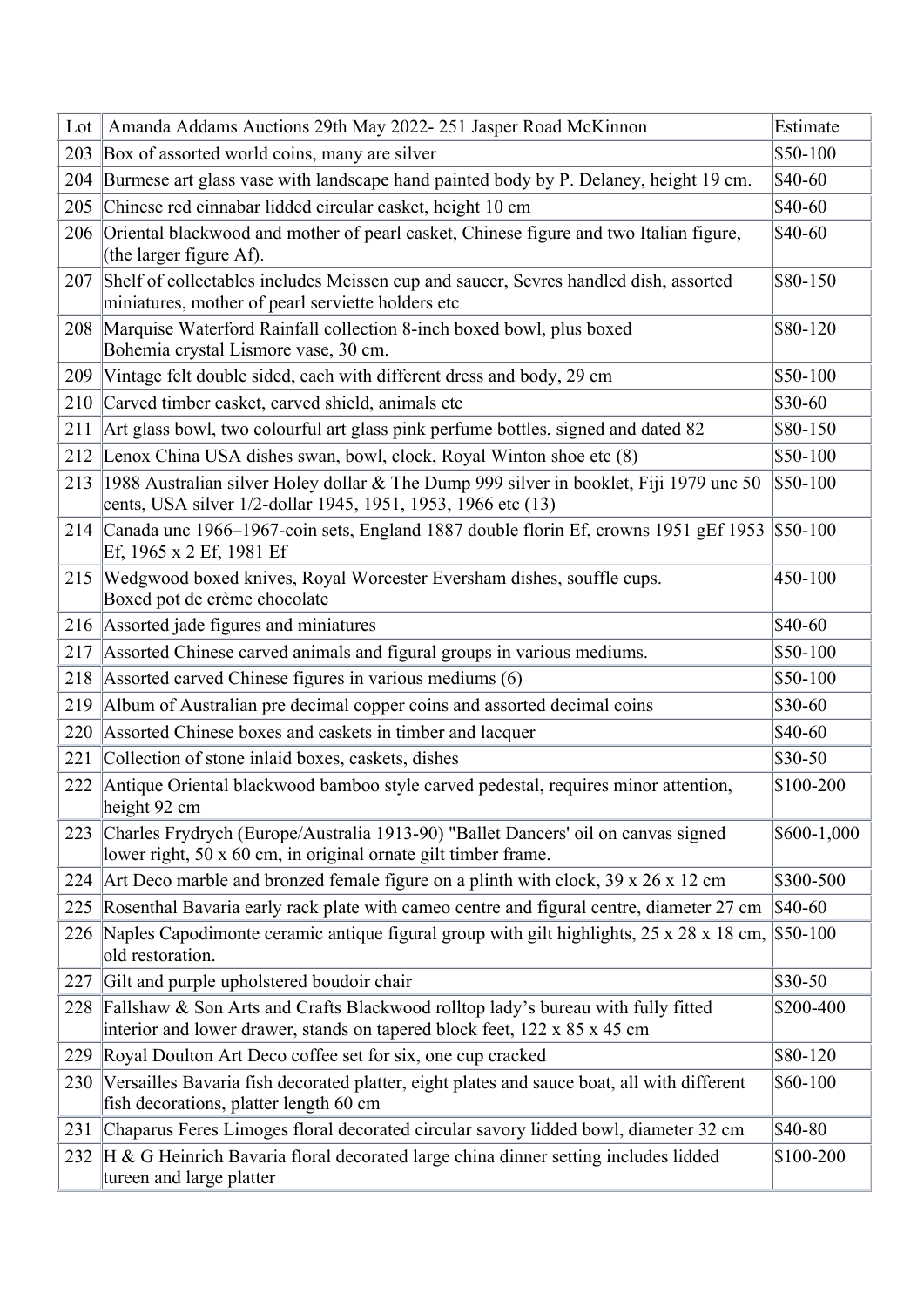| Lot | Amanda Addams Auctions 29th May 2022-251 Jasper Road McKinnon                                                                                                                               | Estimate           |
|-----|---------------------------------------------------------------------------------------------------------------------------------------------------------------------------------------------|--------------------|
|     | 233 Antique sterling silver and mother of pearl plated cutlery set for eight and fruit set,<br>with Sheffield sterling silver collars.                                                      | \$50-100           |
|     | 234 Royal Albert four place dinner and tea set plus extras, total 26 items in Noesgay pattern                                                                                               | \$150-300          |
|     | 235 Noritake 1979 anniversary gilt extensive dinner and tea setting, more than 8 place,<br>includes platters, approximately 56 items                                                        | \$80-150           |
|     | 236 Mahogany Chippendale revival dining table and eight chairs by Trinity Furniture<br>Melbourne, table length 173 cm.                                                                      | \$1000-300         |
| 237 | Antique electroplated spirit kettle on stand, fully replated, made in England, 32 x 17 cm                                                                                                   | $$120-160$         |
| 238 | Beswick pheasant, model No 849, 25 x 14 cm                                                                                                                                                  | \$80-120           |
| 239 | Beswick Trout, No 1032, 16 x 16 cm, minor nick on rim                                                                                                                                       | \$50-100           |
| 240 | Spode matt glazed mallard duck, $17 \times 26 \times 17$ cm, plus Oriole sculpture by Sherman Ma, $$50-100$<br>$17 \times 5$ cm                                                             |                    |
| 241 | Poole pottery beige and green six place coffee set with coffee pot, plus Royal Albert<br>Gossamer lustre harlequin coloured four cups and saucers and plates                                | \$80-120           |
| 242 | Carlton ware Rouge Royale grape and leaf vase, height 12 cm, spider web dish plus pair<br>of Spode Fortuna green and cream cornucopia shaped vases, heights 21 cm                           | \$50-100           |
| 243 | Tuscan pink and gilt six place coffee set plus two saucers                                                                                                                                  | \$50-100           |
| 244 | Carlton ware Rouge Royale six place coffee set plus coffee pot                                                                                                                              | \$80-120           |
| 245 | Scottish leather and silver-plated ceremonial sword with exquisitely decorated blade,<br>length 46 cm                                                                                       | \$200-400          |
|     | 246 Cloisonné brown and floral bowl plus black and blue dragon bowl, diameters 17 and 14<br>cm                                                                                              | \$80-120           |
| 247 | Royal Doulton collectors' plates includes Columbine, Dreaming Lotus,<br>Spring Harmony, Grand Canal and Garden of Tranquillity plus one other                                               | \$40-60            |
|     | 248 Royal Albert Lady Hamilton near complete six place tea and coffee set,<br>approximately 33 items                                                                                        | \$100-200          |
|     | 249 Outstanding coin album- world coins, dating from the 17th/18th century onwards, many<br>silver, between 400 to 500 coins, must be personally viewed to appreciate the quality.          | \$200-400          |
|     | 250 Large box of assorted world coins plus stamps                                                                                                                                           | \$50-100           |
| 251 | Antique English, Oriental style plates, 6 x 18 cm and 6 x 22 cm plus twelve early 1900's<br>Wedgwood entrée plates, diameters 22 cm                                                         | $$50-100$          |
| 252 | Royal Doulton Bunnykins teaching clock, cup bowls and plate, Flying Scotsman plate,<br>Valentine plate and others                                                                           | \$50-100           |
|     | 253 Itzchak Tarkay (Hungary 1935-2012) "Charlena at Tea"<br>2006 colour serigraph on canvas signed lower right, No 3/295,<br>Park West Delaware USA certificate of authenticity, 45 x 24 cm | \$250-350          |
| 254 | Burmese glass table lamp, hand painted by P. Delaney, height 53 cm                                                                                                                          | \$200-400          |
| 255 | Victorian cranberry glass trumpeted epergne, height 63 cm                                                                                                                                   | \$300-500          |
| 256 | Lladro Spain ceramic male violin player lamp base, height 45 cm                                                                                                                             | \$200-300          |
| 257 | Antique mahogany side table with twin pedestal and stretcher base, width 106 cm                                                                                                             | \$300-400          |
| 258 | Fu Hong (China/Australia 1946-) "Naked girl on Blanket"<br>oil on canvas signed lower left, 66 x 56 cm                                                                                      | $$1,000-$<br>1,500 |
|     | 259 Ivan Levy (20th century Australian) "Interior Scene, seated Female"<br>oil on board signed and dated 1953 lower right, 66 x 66 cm                                                       | \$100-200          |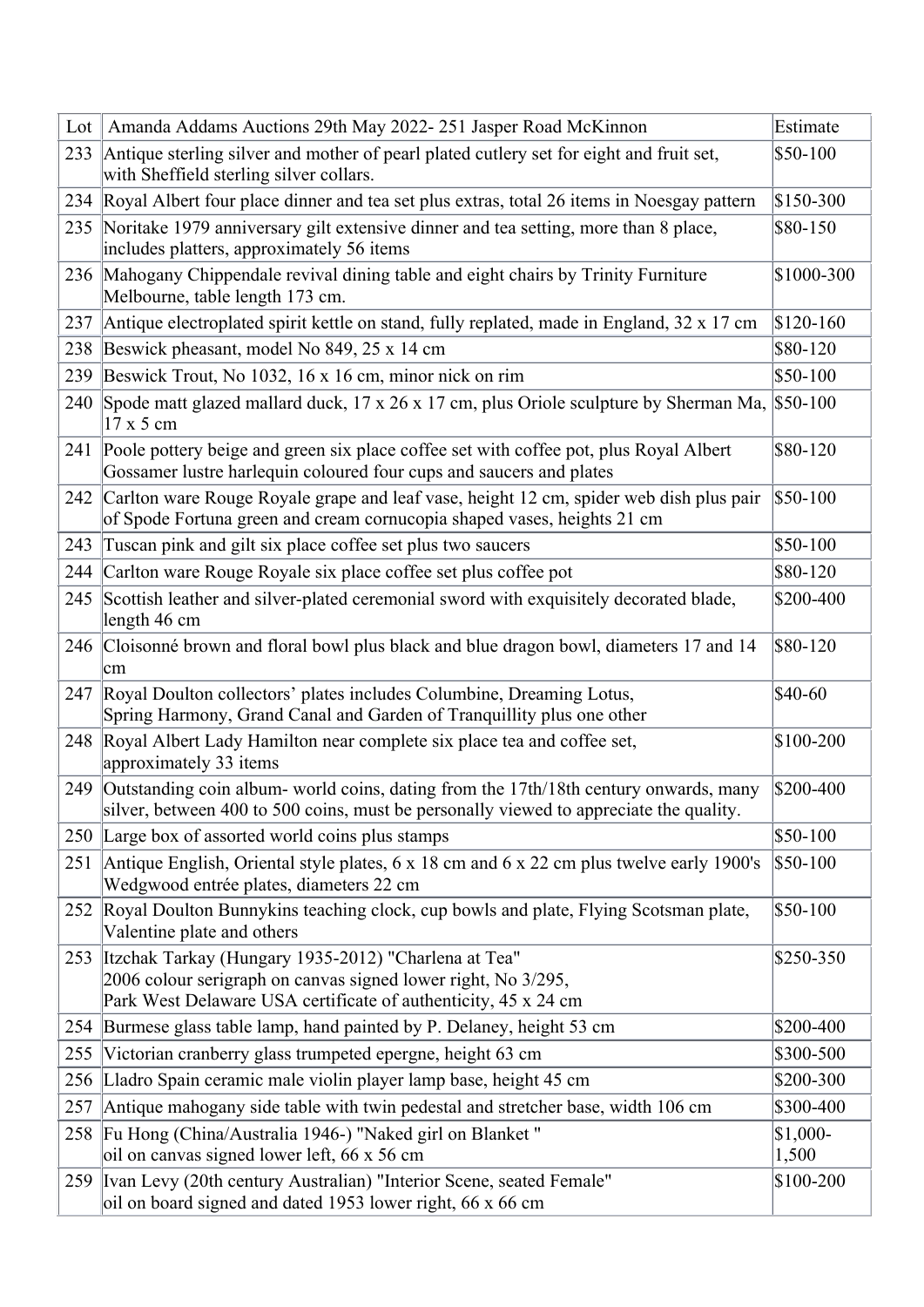| Lot | Amanda Addams Auctions 29th May 2022-251 Jasper Road McKinnon                                                                                                                                                                                                                                                                                                                                                  | Estimate           |
|-----|----------------------------------------------------------------------------------------------------------------------------------------------------------------------------------------------------------------------------------------------------------------------------------------------------------------------------------------------------------------------------------------------------------------|--------------------|
|     | 260 Japanese bronzed iron rural drum with rooster mounted top, 43 x 15 cm                                                                                                                                                                                                                                                                                                                                      | \$100-200          |
| 261 | Ansonia USA antique ebonized cast iron mantle clock, 26 x 24 cm                                                                                                                                                                                                                                                                                                                                                | \$50-100           |
| 262 | Designer cut crystal vase with label, 26 x 21 cm                                                                                                                                                                                                                                                                                                                                                               | \$50-100           |
| 263 | Antique style brass finely decorated rectangular tray, 36 x 68 cm                                                                                                                                                                                                                                                                                                                                              | \$50-100           |
| 264 | Antique German figural group of cherubs, floral encrusted column with top pierced<br>bowl, 35 x 29 x 22 cm                                                                                                                                                                                                                                                                                                     | \$150-250          |
| 265 | Oak Arts & Crafts single drawer side table with fretted side supports width 94 cm                                                                                                                                                                                                                                                                                                                              | \$100-200          |
|     | 266 Oneida Croydon pattern silver -plated six place cutlery setting in timber canteen,<br>appears unused.                                                                                                                                                                                                                                                                                                      | \$80-150           |
| 267 | Hallmarked sterling silver Silber Germany extensive cutlery setting comprises twelve<br>$(12)$ each, table forks, tablespoons, fish knives, fish forks, dessert spoons, dessert forks,<br>cake spoons, cake forks, meat knives, bred knives, teaspoons, fruit knives, note knives<br>are with steel blades, Total combined weight 5813 grams, total approximately weight of<br>weight of sterling knives 3310. | \$2,000-<br>4,000  |
|     | 268 Antique style revolving bookcase, slatted sides, height 80 cm.                                                                                                                                                                                                                                                                                                                                             | \$100-150          |
| 269 | Early Persian wool floor rug in blue and red tones, 190 x 85 cm                                                                                                                                                                                                                                                                                                                                                | \$50-100           |
| 270 | Persian red wool vintage floor rug, $155 \times 95$ cm                                                                                                                                                                                                                                                                                                                                                         | \$50-100           |
| 271 | George Stanfield Walters (England/Italy 1838-1924) "Seascape with Boats"<br>watercolour signed lower left, 32 x 50 cm                                                                                                                                                                                                                                                                                          | \$100-150          |
|     | 272 Art Nouveau style spelter figural table lamp with floral surrounds and three glass shades, \$300-500<br>100 x 60 cm                                                                                                                                                                                                                                                                                        |                    |
| 273 | John Baker Sheffield twelve place plated cutlery set pus extras, 140 items over two<br>drawers with outstanding Queensland maple Chippendale revival original cutlery table<br>on ball and claw feet, plated glass top, 100 x 56 x 85 cm                                                                                                                                                                       | \$700-1,000        |
|     | 274 Kevin Pro Hart (Australian 1928-2006) "River Gums" oil on board signed lower centre,<br>$ 44 \times 57.5 \text{ cm}$ . Provenance Leonard Joel 7-8-2007 lot 358 illustrated, paid \$11,636<br>including buyer's premium.                                                                                                                                                                                   | \$5,000-<br>7,000  |
|     | 275 Vintage sculptured wool blue and floral floor runner, 400 x 80 cm                                                                                                                                                                                                                                                                                                                                          | \$50-100           |
|     | 276 Robert Johnson (Australian 1890-1964) "Turbulent Sea"<br>oil on board signed lower right, signed titled and dated 1954 verso.<br>Provenance Sedon Galleries Melbourne, size 45 x 55 cm.                                                                                                                                                                                                                    | $$1,200-$<br>1,500 |
|     | 277 Neil Douglas (Australian/New Zealand 1911-2003) "River Landscape"<br>oil on canvas signed lower right, size 75 x 60 cm.                                                                                                                                                                                                                                                                                    | \$600-800          |
| 278 | Clem Forbes (Australian 1938-97) "The Afternoon Scrub 1976"<br>oil on board lower right, size 55 x 75 cm.                                                                                                                                                                                                                                                                                                      | \$100-150          |
| 279 | K Kikuchi (20th century Japanese) "Street Scene"<br>mixed media signed lower left, 30 x 23 cm                                                                                                                                                                                                                                                                                                                  | \$80-120           |
| 280 | Barbara Peake (Australian 1925-) "Melbourne Street Scene"<br>watercolour signed lower left, $33 \times 41$ cm                                                                                                                                                                                                                                                                                                  | \$80-120           |
| 281 | A. W. Bill Harding (Australian 1930-2012) "Figure Study"<br>B. oil on board signed lower left, 30 x 40 cm                                                                                                                                                                                                                                                                                                      | \$200-300          |
| 282 | C. Bartel (20th century Australian) "Gum tree near River"<br>D. oil on board signed lower left, 50 x 50 cm                                                                                                                                                                                                                                                                                                     | \$50-100           |
| 283 | Itzchak Tarkay (Hungary 1935-2012) "Café Bistro" colour serigraph on canvas signed<br>lower right, 424/275, 35 x 30 cm, certificate of authenticity Delaware USA.                                                                                                                                                                                                                                              | \$250-350          |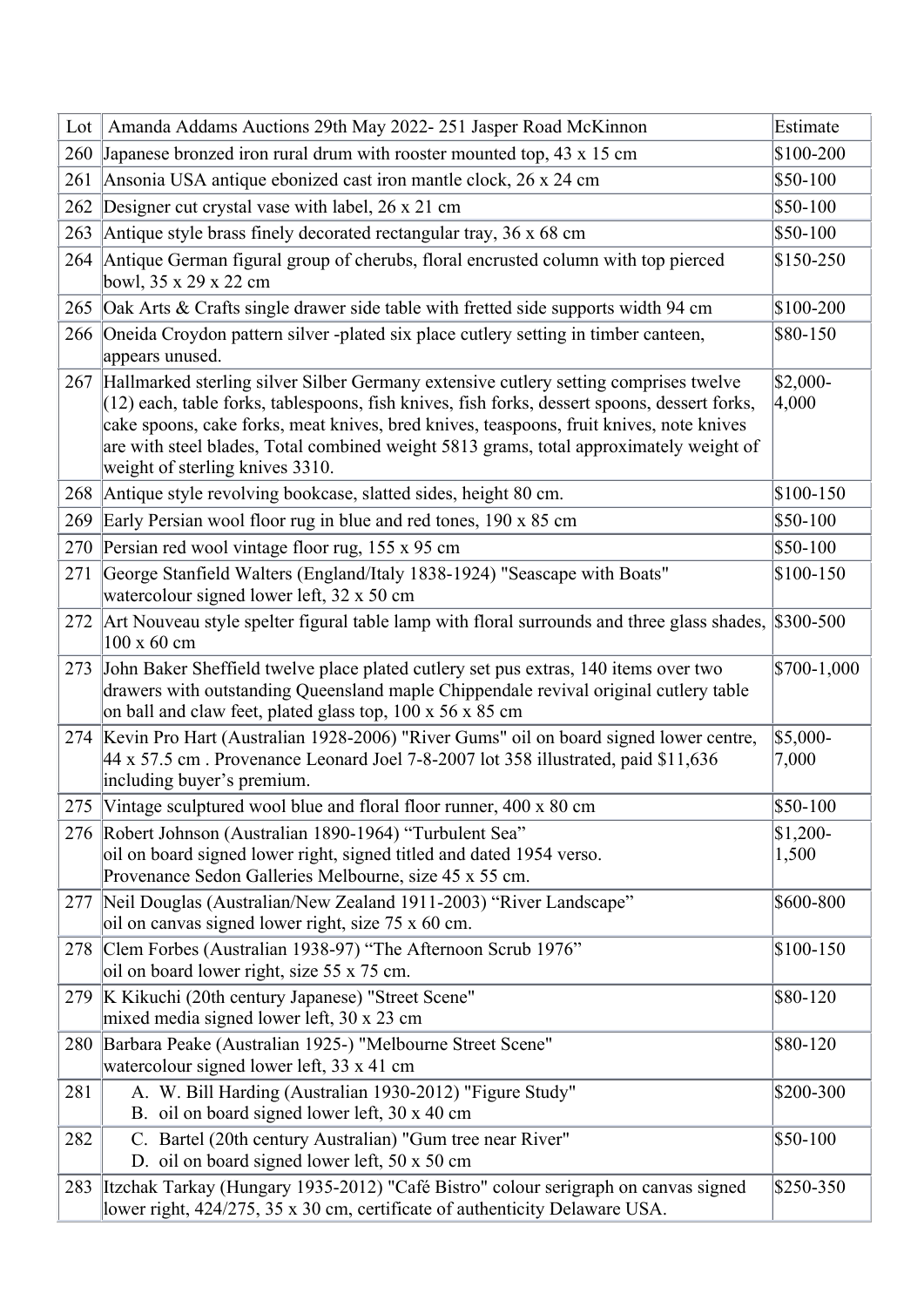| Lot | Amanda Addams Auctions 29th May 2022-251 Jasper Road McKinnon                                                                           | Estimate   |
|-----|-----------------------------------------------------------------------------------------------------------------------------------------|------------|
|     | 284 Francis Jones (Australian 1923-99) "Still life with Fruit"                                                                          | \$200-300  |
|     | oil on board signed lower right, 29 x 49 cm                                                                                             |            |
|     | 285 Collection of art glass includes Danish candlesticks, green vase etc (7 items)                                                      | \$50-100   |
|     | 286 Plated and pierced tray, length 65 cm                                                                                               | \$60-100   |
| 287 | Arts & Crafts oak drop side table, $80 \text{ cm}$                                                                                      | \$80-120   |
| 288 | Six assorted mahogany Chippendale revival dining chairs & carvers                                                                       | \$120-180  |
| 289 | Duby 19th/20th century European School "Feeding the Chickens"<br>oil on board signed lower right, 24 x 39 cm                            | \$200-400  |
|     | 290 Art Deco style clear and black wall mirror, $155 \times 90$ cm                                                                      | \$150-250  |
| 291 | Antique brass pierced fire fender with claw front legs, 115 cm                                                                          | \$150-250  |
| 292 | Modi Skand Norway N 6250 Stordel, cream leather and timber swivel chair and ottoman \$300-500                                           |            |
| 293 | Robin Hill (Australian 1932-) "Swamp birds" watercolour, 28 x 35 cm, provenance<br>Australian Galleries                                 | \$100-200  |
|     | 294 K Kikuchi (20th century Japanese) "Nude" oil on board signed lower left, 22.5 x 15 cm                                               | \$100-200  |
|     | 295 Katharina Rapp (Germany 1948-) "Magical Cat" oil on canvas signed lower left,<br>40 x 35 cm                                         | \$200-300  |
|     | 296 Burgundy hide upholstered office chair                                                                                              | \$50-100   |
|     | 297 Charles Young (19th century New Zealand) active 1884-1918, "Victorian Landscape"<br>oil on board signed lower left, 11 x 29 cm      | $$100-200$ |
|     | 298 20th century Japanese School Navseny "Still Life with Lemons"<br>screen print signed lower left, 17.5 x 24 cm                       | \$50-100   |
| 299 | Cut crystal decanter and bowl, plated tray, plated and glass lidded tureens, made in the<br>USA by The Fire King                        | \$50-100   |
| 300 | Tray with assorted cutlery and kitchen utensils                                                                                         | \$40-60    |
| 301 | Cut crystal and ceramic jugs and oil sets etc                                                                                           | \$40-60    |
| 302 | Wiesenthal Hutte four black glasses, circular vases, 9 to 20 cm                                                                         | \$80-120   |
|     | 303 Art Deco alabaster carved bookends, three Mexico alabaster modern design, assorted<br>sizes.                                        | \$80-150   |
|     | 304 Kutani ware Japanese coffee set includes coffee pot, milk jug, sugar bowl, six signed<br>cups.                                      | $$60-100$  |
|     | 305 Cloisonné green decorated lidded ginger jar, 16 cm                                                                                  | \$80-120   |
| 306 | Cloisonné brown and floral vase, height 21 cm and green and blue dragon decorated<br>vase, height 17 cm                                 | \$80-120   |
|     | 307 Australian pottery includes Cannie Ridge lidded vase, height 37 cm, Nina signed vase<br>and one other                               | \$50-100   |
|     | 308 Antique German ceramic figure with lamb, 18 x 25 cm, repaired, antique German<br>children playing cards group, 22 x 10 cm, repaired | \$50-80    |
|     | 309 Bohemia burgundy coloured five wine glasses and a vase                                                                              | \$50-100   |
| 310 | Royal Albert coffee set and signed Japanese studio pottery vase, height 10 cm                                                           | \$100-150  |
| 311 | Antique plated Tantalus set with three cut crystal decanters, $33 \times 35$ cm                                                         | \$200-300  |
| 312 | Antique marquetry box, antique oak and brass casket, $16 \times 11$ cm and $29 \times 27$ cm                                            | \$80-120   |
| 313 | Max Nicholson (Australian 1945-) Near Loch arbour Swamp" 1975<br>oil on board signed and dated 1975, 30 x 30 cm                         | \$100-200  |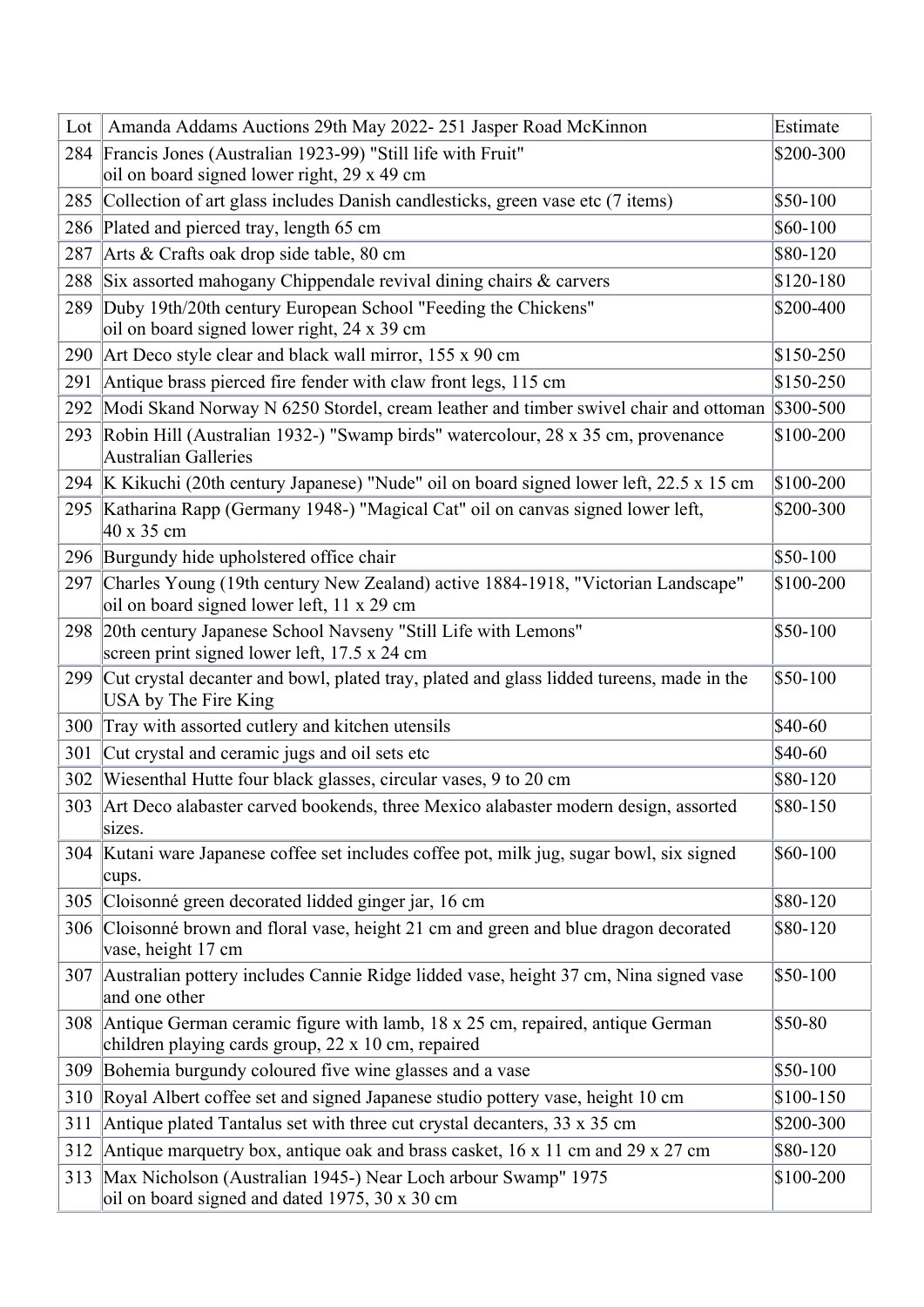| Lot | Amanda Addams Auctions 29th May 2022-251 Jasper Road McKinnon                                                                                                                                                 | Estimate   |
|-----|---------------------------------------------------------------------------------------------------------------------------------------------------------------------------------------------------------------|------------|
|     | 314 Gesso and gilt velvet upholstered bedroom chair                                                                                                                                                           | \$40-60    |
|     | 315 Bohemia crystal shaped vase, burgundy and clear basket and bowl, savory dish, antique<br>glass lamp base.                                                                                                 | $$50-100$  |
|     | 316 Antique brass and milk glass hanging kerosene lamp, made in the USA, probably Millers \$250-350                                                                                                           |            |
| 317 | Antique copper and oak pan, 53 cm                                                                                                                                                                             | \$60-100   |
| 318 | Antique copper and oak saucepan, 38 cm                                                                                                                                                                        | \$50-80    |
| 319 | Antique copper and brass kettle                                                                                                                                                                               | \$40-60    |
| 320 | Four Chinese decorated plates and three rosewood mini screens                                                                                                                                                 | \$50-80    |
| 321 | Hohner President brass saxophone with original case by Suttons Melbourne                                                                                                                                      | \$700-900  |
| 322 | Vintage gilt three tier auto trolley, probably Italian                                                                                                                                                        | \$100-200  |
|     | 323 M.T. Fung (20th century Oriental School) "Fruit and candle still Life" oil on board<br>signed lower right, 50 x 60 cm                                                                                     | \$50-80    |
|     | 324 W. Watson & Sons London brass microscope, no 68364 made 30-03-39 in original<br>walnut box with fittings                                                                                                  | \$400-600  |
|     | 325 Doulton Lambeth London stoneware pottery large container "Bung Jar" 55 x 36 cm                                                                                                                            | \$200-400  |
|     | 326 Chippendale revival mahogany coffee table, length 106 cm                                                                                                                                                  | \$50-100   |
|     | 327 20th century European School "Girl with Apples"                                                                                                                                                           | \$200-400  |
|     | oil on canvas signed and dated lower right, 40 x 45 cm                                                                                                                                                        |            |
|     | 328 Cut crystal decanter and Krosno decanter                                                                                                                                                                  | $$40-60$   |
| 329 | Two boxed plated and bone handled fruit sets                                                                                                                                                                  | \$40-60    |
| 330 | World War II R.E.L./Canada leather cased binoculars, 1943, 7 x 50 cm                                                                                                                                          | \$100-200  |
|     | 331 Collection of prints includes hand coloured antique engraving of Sir Joseph Banks,<br>circa 1880's, View on the Forth, Tasmania from a sketch by Jas Fenton,<br>Erica Dichromate and Baxter Summer print. | \$80-120   |
|     | 332 Arts and Crafts oak and three section open shelf bookcase, 97 x 62 cm.                                                                                                                                    | \$60-80    |
|     | 333 Indian floor rug in Persian style, red and blue, 305 x 206 cm approximately                                                                                                                               | \$300-500  |
|     | 334 Katharina Rapp (Germany/Australia 1950-) "The Gate"<br>oil on canvas signed lower left, 110 x 82 cm.                                                                                                      | \$500-800  |
|     | 335 Female torso on timber plinth base, 95 x 39 cm.                                                                                                                                                           | \$200-300  |
|     | 336 Art Deco cedar side/lamp table with single drawer, carved base on a raised support<br>(unusual Art Deco design), 61 x 76 cm                                                                               | \$600-900  |
|     | 337 Red wool Persian prayer rug, 150 x 70 cm                                                                                                                                                                  | $$50-100$  |
| 338 | Lladro ceramic gull, 30 x 20 x 18 cm                                                                                                                                                                          | \$80-120   |
| 339 | Moorcroft trumpet shaped pomegranate blue ground vase with green signature,<br>professional restoration to rim, height 28 cm.                                                                                 | \$200-300  |
| 340 | Timber speed boat with inlaid top, on stand, $61 \times 23$ cm                                                                                                                                                | \$100-200  |
| 341 | Pair of made in Spain large ceramic figures of a male and female farmers, heights 42 cm                                                                                                                       | $$150-200$ |
| 342 | Royal Doulton Lambeth blue and brown jug, signed M. H., height 17.5 cm                                                                                                                                        | \$50-100   |
| 343 | Moorcroft orchid pattern with green body vase, green signature, height 18 cm                                                                                                                                  | \$300-500  |
| 344 | Cloisonné black and gilt lidded vase, height 20 cm                                                                                                                                                            | \$80-120   |
|     | 345 Les Blakebrough (Australian 1930-) tan and black studio pottery jug, height 21 cm                                                                                                                         | \$200-250  |
|     | 346 Signed studio pottery bowl and signed studio pottery vase, 24 cm, and 18 cm                                                                                                                               | \$50-100   |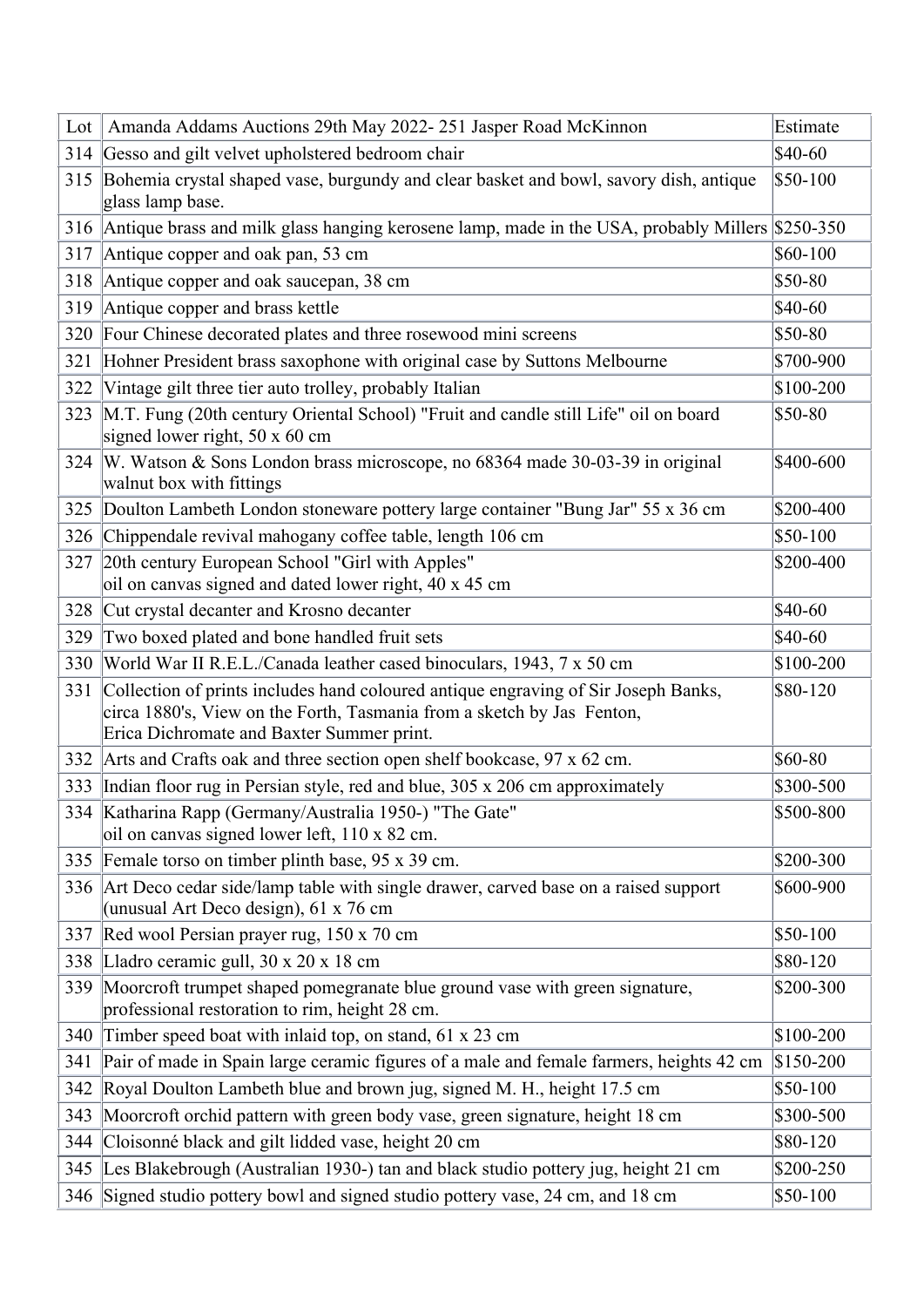| Lot | Amanda Addams Auctions 29th May 2022-251 Jasper Road McKinnon                                                                            | Estimate   |
|-----|------------------------------------------------------------------------------------------------------------------------------------------|------------|
| 347 | Signed studio pottery brown jug, $16 \times 28$ cm                                                                                       | \$50-100   |
| 348 | Klytie Pate tan and light brown jug, $23 \times 16$ cm                                                                                   | \$200-300  |
| 349 | Remued blue glazed vase, height 15 cm, Newton green and brown bowl, 24 x 10 cm                                                           | $$50-100$  |
| 350 | Reg Preston brown glazed shallow bowl, diameter 13 cm                                                                                    | \$100-200  |
| 351 | Handmade Rikaro Czechoslovakia republic blue and green crystal vase, 18 x 12 cm<br>approx.                                               | \$60-80    |
|     | 352 Murano glass ashtray, organic art glass vase in blue tones, amber Art Deco vase 20 cm                                                | \$40-60    |
| 353 | Cranberry art glass bowl probably Murano 18 x 11 cm                                                                                      | \$40-60    |
|     | 354 Kai-Yin Low 1989 made in Germany butterfly bowl, 10 x 16 cm                                                                          | \$40-60    |
| 355 | Lalique France clear and frosted grape and leaf vase, height 14 cm.                                                                      | \$300-500  |
| 356 | Signed art glass vase decorated with parrots and tree branches, height 25 cm                                                             | \$200-300  |
| 357 | Czechoslovakia clear and frosted art glass vase decorated with nude figures and grapes,<br>height 22 cm                                  | \$80-120   |
|     | 358 Rosenthal Art Deco semi-nude dancer figure, height 26 cm                                                                             | $$120-160$ |
|     | 359 B. Porteus hand painted Aboriginal native vase with certificate from Australian<br>Aboriginal Art, height 25 cm                      | \$80-100   |
|     | 360 Signed bronze abstract sculpture in timber base, 26 x 20 x 12 cm                                                                     | \$250-350  |
| 361 | Richard Ginori Italy mini jardinière and plate, 10 x 15 cm                                                                               | \$80-120   |
|     | 362 Baccarat France crystal frog, Murano ruby and translucent glass cornucopia vase,<br>heights 8 and 12 cm.                             | \$50-100   |
| 363 | Royal Doulton Clarinda figure HN 2724 and Royal Doulton Janine figure HN2461.                                                            | $$60-100$  |
|     | 364 Early Chinese carved geisha, height 21 cm                                                                                            | \$80-120   |
|     | 365 Silver turtle on an amethyst base, 9 x 7 cm                                                                                          | \$80-120   |
|     | 366 Boxed sterling silver and enamel coffee spoons, sterling silver sugar castor and<br>serviette ring                                   | \$80-120   |
|     | 367 Australian 1937 four crowns, 1938 crown, VF to Ef condition, total weight 141 grams                                                  | \$100-200  |
|     | 368 Australian 1966 50 cent silver coins (4), collection of Australian silver pre decimal<br>coins, total weight 426 grams approximately | $$150-250$ |
|     | 369 Royal Doulton Autumn Breezes HN 1934, expansion cracks on wrist.                                                                     | \$40-60    |
| 370 | Royal Doulton Janine figure HN 2473                                                                                                      | \$40-60    |
| 371 | Royal Doulton at Ease figure HN 2473                                                                                                     | \$60-80    |
| 372 | Royal Doulton My Love figure HN 2339                                                                                                     | \$40-60    |
| 373 | Royal Doulton Nanette figure HN 2379                                                                                                     | \$50-80    |
| 374 | Royal Doulton Christine figure HN 2972                                                                                                   | \$50-80    |
| 375 | Royal Doulton Nicole figure HN 2839                                                                                                      | \$50-80    |
| 376 | Crown Staffordshire fox, German figural vase, damaged, Royal Crown Derby bird,<br>damaged                                                | \$40-60    |
| 377 | Crown Devon Rouge Royale jug and floral vase with side oats head handles,<br>heights 18 and 13 cm                                        | \$40-60    |
| 378 | Period mahogany display cabinet with mirror back, 134 x 93 cm                                                                            | \$100-200  |
| 379 | Blue sculptured wool floor rug, 197 x 103 cm                                                                                             | $$50-100$  |
| 380 | Vintage mahogany-stained glass topped table                                                                                              | \$50-100   |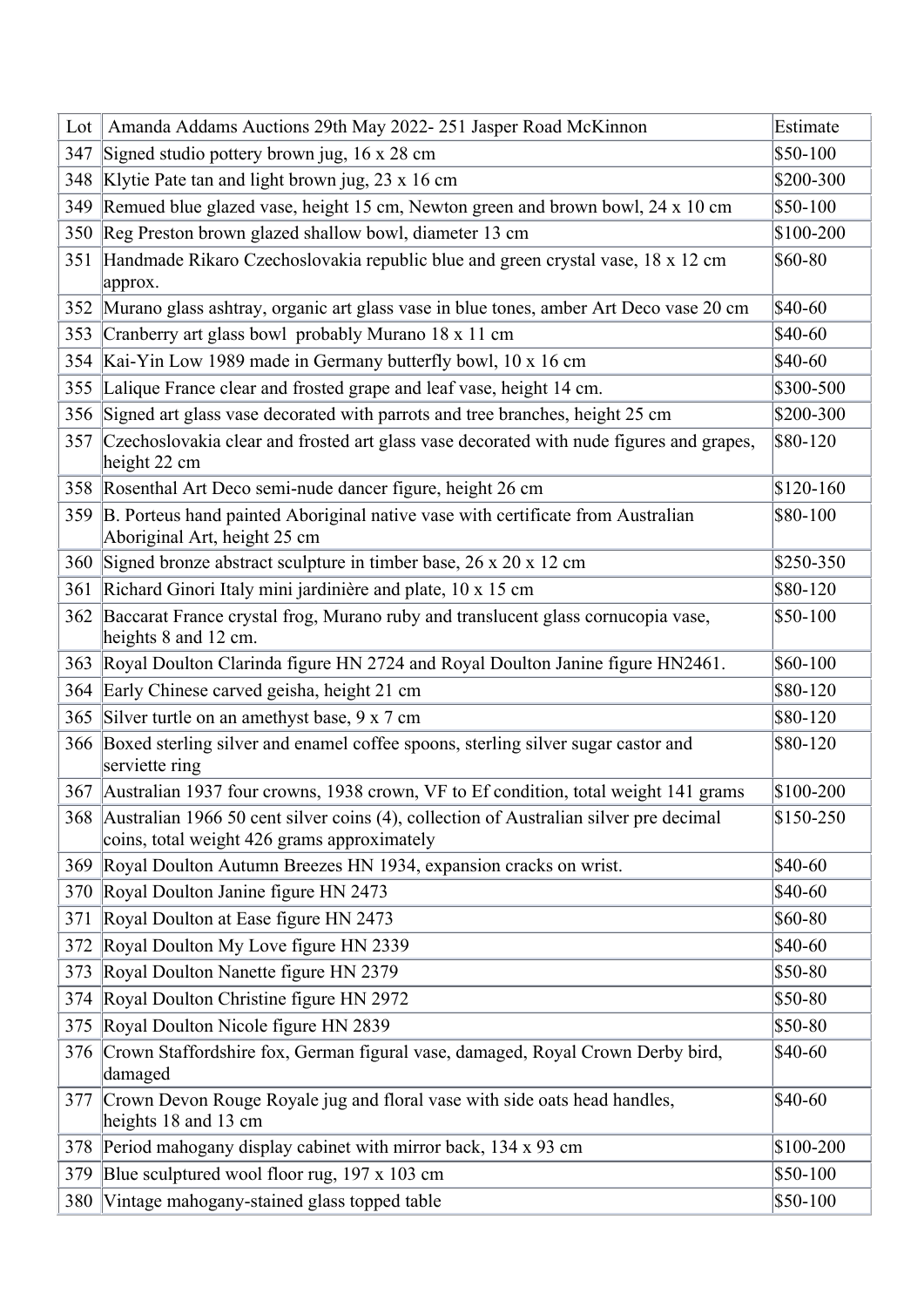| Lot | Amanda Addams Auctions 29th May 2022-251 Jasper Road McKinnon                                                                                                                                                 | Estimate           |
|-----|---------------------------------------------------------------------------------------------------------------------------------------------------------------------------------------------------------------|--------------------|
| 381 | Oak early 20th century jardiniere on reeded column base, 94 cm                                                                                                                                                | \$80-120           |
| 382 | Art Nouveau tall oak armchair with carved back and base, upholstered in red fabric<br>with fringing, height 120 cm                                                                                            | \$150-250          |
| 383 | Victor George (Vic) O'Connor (Australian 1918-2010) "The Greek Sisters"                                                                                                                                       | $$1,500-$          |
|     | oil on canvas signed and dated 1989 lower left,<br>provenance Leonard Joel Fine Art Melbourne 06-09-2016, lot 178.                                                                                            | 2,000              |
|     | 384 Katharina Rapp (Germany/Australia 1948-) "Ariadne Queen of Naxos"<br>lithograph signed lower right, No 30/500                                                                                             | \$80-120           |
| 385 | Vanseny (20th century Japanese) "Lemons Still Life"<br>screen-print signed lower left, 17.5 x 24 cm.                                                                                                          | $$50-100$          |
|     | 386 Oriental early circular lidded lacquer casket, diameter 29 cm                                                                                                                                             | \$30-60            |
| 387 | Meiji period Japanese landscape decorated Imari signed bowl, 40 cm                                                                                                                                            | \$100-200          |
| 388 | Retro green and brown ceramic lamp base, height 70 cm                                                                                                                                                         | \$50-100           |
| 389 | Early 1900's carved oak desk with richly carved front legs, 122 x 75 cm                                                                                                                                       | \$150-250          |
| 390 | Antique carved oak armchair and matching footstool, with lion carved back pediments,<br>C shaped base, Heraldic style upholstery, chair height 105 cm                                                         | \$200-400          |
| 391 | Bronze sculpture of child with butterfly and basket, 100 x 60 cm                                                                                                                                              | \$600-1,200        |
| 392 | Oak Arts and Crafts jardiniere stand on a raised base with inlaid blue stone/enamel top,<br>height 108 cm                                                                                                     | \$100-200          |
| 393 | Strand of cultured pearls in cream-white colour, 7-7.5 mm, good lustre, total pearls 72<br>with 18 ct gold bar and wavy white gold clasp, by Ian Sharp 12-5-16 for \$7,800.                                   | $$1,500-$<br>2,000 |
|     | 394 KPM ceramic tambourine player, 17 cm, two Meissen or Meissen style ceramic cherubs,<br>one with cards, the other wheat, heights 14 and 16 cm                                                              | $$100-200$         |
| 395 | Ebony elephant collection includes bookends, desk accessories etc in varied sizes                                                                                                                             | \$80-150           |
|     | 396 Carol Boyes pewter items includes letter opener, 23 cm jug, 12 cm and salt cellars etc (5)                                                                                                                | \$80-150           |
| 397 | Antique copper and oak letter rack, silver plated jam spoon, sterling silver mounted<br>antique pipe                                                                                                          | \$60-90            |
|     | 398 Chinese silver dragon decorated cigarette case 7.5 x 7.5 cm, 81 grams, Art Deco silver<br>plated cigarette case, silver or silver plate Chinese photo frame, 22 x 17 cm                                   | $$100-150$         |
| 399 | Tissot Saphir ladies watch and Seiko ladies watch                                                                                                                                                             | \$50-100           |
| 400 | Switzerland 22 ct gold 1927 gold 20-franc EF, weight 6.4 grams.                                                                                                                                               | \$200-300          |
| 401 | Large, assorted quantity of world silver includes- China, South Africa 1947- 5 shillings,<br>Mexico 1891 20 G, Canada 1964 dollar, Fiji 1969-dollar, South Rhodesia 1953 crowns<br>and others $(12)$          | \$80-150           |
| 402 | Australian 1927 Parliament House florin aEF, USA 1 dollar- VF to Ef,<br>1921-1922 x 3-1923-1971                                                                                                               | $$50-100$          |
| 403 | Antique Derby blue vase, 12 cm, sterling silver and glass mustard pot,<br>Cloisonné pill/snuff box and others                                                                                                 | \$50-100           |
| 404 | Sterling silver and ruby glass perfume bottle, Limoges ceramic and gilt pill box,<br>boxed tormentor puzzle, antique glass eye washer, sterling silver and enamel coffee<br>spoon, thimble and silver thimble | \$100-200          |
|     | 405 Two retro brown pottery jugs, Belgium green and red Deco jug, Eric Juckert blue vase,<br>Italian retro ashtray, heights 10 to 18 cm                                                                       | $$50-100$          |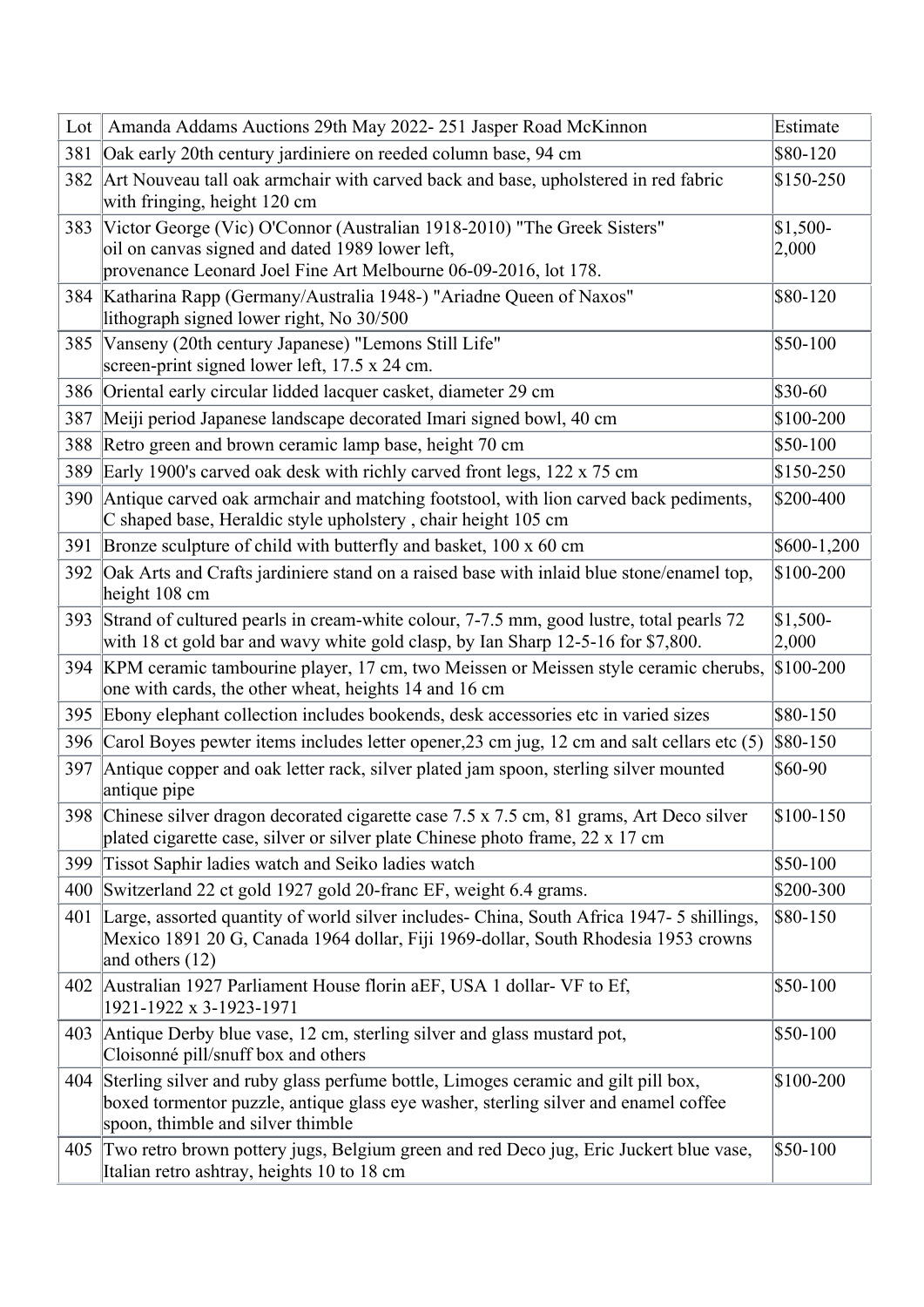| $Lot \vert$ | Amanda Addams Auctions 29th May 2022-251 Jasper Road McKinnon                                                                                                                             | Estimate           |
|-------------|-------------------------------------------------------------------------------------------------------------------------------------------------------------------------------------------|--------------------|
|             | 406 Japanese handled vase, Royal Doulton Peace figure, three assorted German antique<br>figures, some Af                                                                                  | \$50-100           |
| 407         | Mathews Furniture South Australia three leather and timber barrister style armchairs                                                                                                      | \$150-300          |
| 408         | Two Chinese silk embroidered panels, two Chinese watercolours and Japanese<br>woodblock                                                                                                   | \$50-80            |
| 409         | Rubaiyat of Omar Khayyam illustrated by Edmund Dulac, Hodder and Stoughton<br>London publisher, printed from the second edition 1920's, acid and mould spots on<br>pages, stains on cover | \$80-120           |
|             | 410 Plate glass and chrome coffee table with eight chromed cylindrical supports,<br>155 x 78 cm                                                                                           | \$100-200          |
| 411         | Persian tribal style wool floor rug, 155 x 78 cm                                                                                                                                          | \$80-150           |
| 412         | Oak and black upholstered Arts & Crafts two seat settee with square open side<br>decorations on arms, width 142 cm                                                                        | \$150-300          |
|             | 413 Austro Hungarian four ducats 1915 with gold mount and 18 ct gold chain, total<br>combined weight 50 grams approximately                                                               | $$2,500-$<br>3,500 |
|             | 414 18 ct gold bracelet, weight 13.5 grams                                                                                                                                                | \$550-650          |
| 415         | 18 ct gold necklace, weight 8.38 grams                                                                                                                                                    | \$350-450          |
| 416         | 9 ct gold modernist star of David pendant, weight 3.4 grams                                                                                                                               | \$100-150          |
| 417         | 14 ct gold sapphire and diamond pair of earrings, weight 7.34 grams                                                                                                                       | \$300-400          |
| 418         | 18 ct gold hoop earring, weight 7 grams                                                                                                                                                   | \$300-400          |
| 419         | Hummel figures includes Hum 378 Easter Greetings, Hum 114 Let's Sing,<br>Hum 112 3/0 Just Resting                                                                                         | $$100-150$         |
|             | 420 Hummel figures includes Is it Raining Hum 420 and Soldier Boy Hum 332                                                                                                                 | \$100-150          |
| 421         | Royal Worcester white glazed child mermaid and shell, 10 x 13 cm                                                                                                                          | $$120-160$         |
| 422         | Hummel figures includes Hum 175 Mothers Darling, Little Cellist Hum 89/1                                                                                                                  | \$100-150          |
| 423         | Pitcairn Island carved timber sculpture a hand holding a vase, minor chip to top,<br>height 20 cm                                                                                         | \$150-200          |
|             | 424 Hummel figures includes Hum 153/1 Auf Wiedersenhen, Hum 204 Weary Wanderer                                                                                                            | \$150-250          |
| 425         | Hummel figures includes Hum 82/0 School Boy. Hum 71 Stormy Weather                                                                                                                        | \$80-120           |
|             | 426 Hummel figures includes Hum 67 doll mother, Hum 355 Autumn Harvest,<br>Hum 136 Friends                                                                                                | \$80-120           |
| 427         | Antique Parian bust of a bearded man, height 14 cm, stamped JW081                                                                                                                         | \$30-50            |
| 428         | Antique milk glass and gilded lidded casket, 10 x 8 cm                                                                                                                                    | \$100-150          |
| 429         | Russian and other silver, three Kiddush cups. Total Weight 89 grams.                                                                                                                      | \$100-200          |
|             | 430 Hummel figures includes Hum 195 2/0 Barnyard Hero,<br>Hum 341 Birthday Present first issue, Hum 457 Sound the Trumpet                                                                 | \$100-150          |
| 431         | Merric Boyd blue, brown and green signed and dated 22 pottery bowl, 9 x 13 cm,<br>hairline                                                                                                | \$100-200          |
| 432         | Hummel figures includes Hum346 The Smart Little Sister, Hum 86 Happiness,<br>chip on hair, Hum 258 Which Hand.                                                                            | \$80-120           |
|             | 433 Birmingham sterling silver ladies cigarette case, 1912-13, 8 x 4 cm                                                                                                                   | \$100-120          |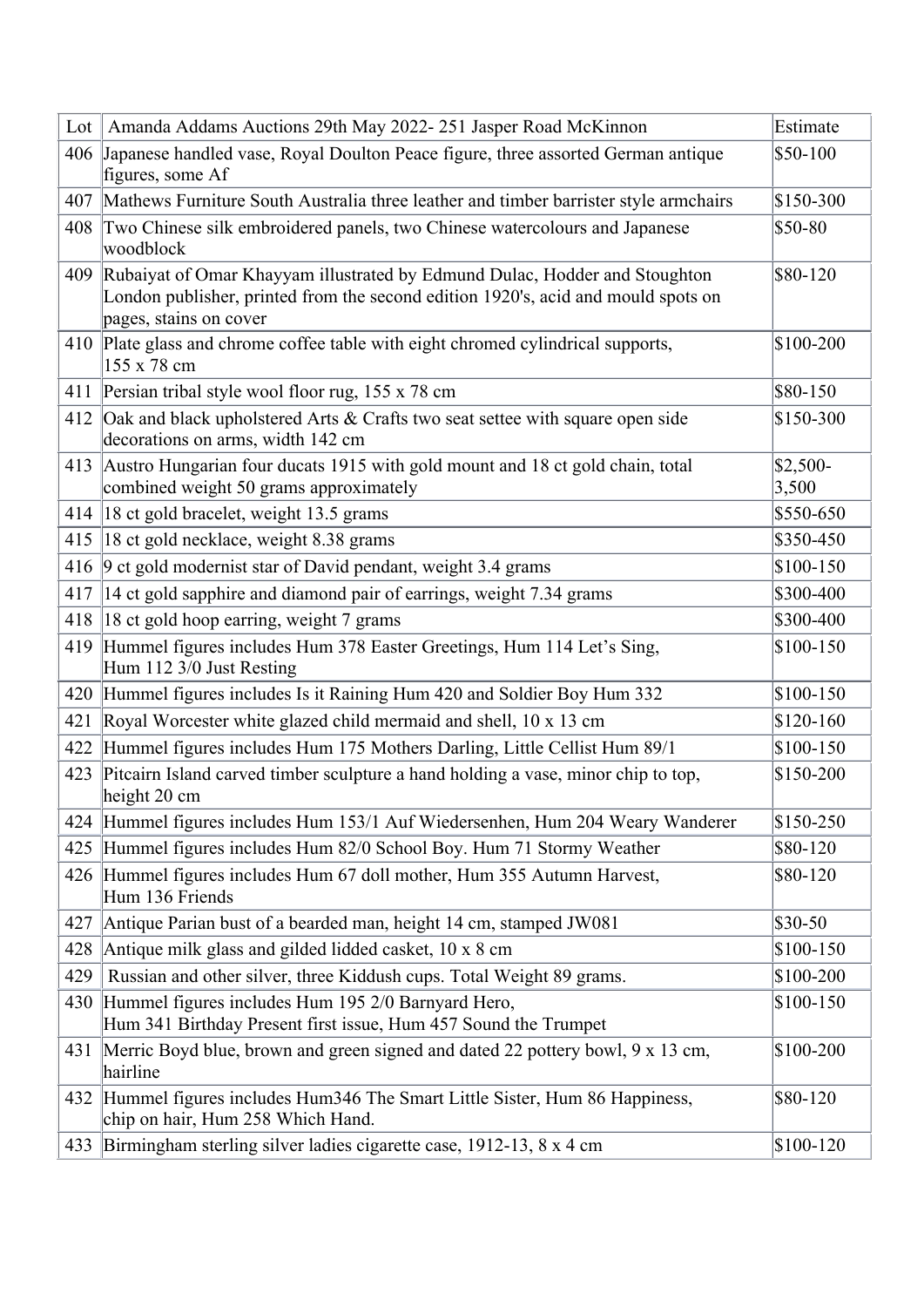| Lot | Amanda Addams Auctions 29th May 2022-251 Jasper Road McKinnon                                                                                                                                                                                                                                                                                                                                                   | Estimate    |
|-----|-----------------------------------------------------------------------------------------------------------------------------------------------------------------------------------------------------------------------------------------------------------------------------------------------------------------------------------------------------------------------------------------------------------------|-------------|
| 434 | The Greys silk cut Virginia tin with a box of military medals and ribbons includes two<br>rifleman G Hoare 1914-1918, J. Pickle jubilee of queen Victoria bronze 1897 silver<br>queen Victoria coronation of king Edward 1902, red cross Fete Ballarat 1917 medal,<br>silver for services rendered Empire pin, sterling silver Australian Commonwealth<br>military Forces pin, Air Force Association and others | \$100-200   |
|     | 435 Box of jewellery includes silver marcasite and silver pear brooch, bracelets, agate and<br>silver necklace, coral and turquoise necklace                                                                                                                                                                                                                                                                    | $$50-100$   |
|     | 436 Large assortment of world bank notes various conditions, must inspect to appreciate the<br>quality.                                                                                                                                                                                                                                                                                                         | \$50-100    |
|     | 437 Large assortment of world bank notes various conditions, must inspect to appreciate the<br>quality.                                                                                                                                                                                                                                                                                                         | \$50-100    |
|     | 438 Australia Coombs & Wilson 1 pound and 10 shillings, VF-crease on 10 shillings 1960's<br>VF, Bank of Scotland 1939 1-pound VG, Bank of Scotland 1938 1 pound, G creases,<br>The Clydesdale Bank 1 pond 1942 G creases.                                                                                                                                                                                       | \$40-60     |
|     | 439 Collection of antique cutlery some 835 and 800 silver handles, some mother of pearl<br>handles                                                                                                                                                                                                                                                                                                              | \$100-200   |
|     | 440 Sterling silver four-piece tea and coffee service comprise coffee pot, height 25 cm, tea<br>pot, 15 x 25 cm, milk jug, height 11 cm, open sugar bowl, diameter 12 cm, unusual<br>animal decorations on all, hallmarked London 1874-75, 1875-86, maker FE *Fredrick<br>Ellington), total approximate combined weight 1865 grams, loose handle on coffee pot.                                                 | \$800-1,500 |
| 441 | Antique ebonized and mother of pearl inlaid hall chair                                                                                                                                                                                                                                                                                                                                                          | \$80-150    |
| 442 | Remued L5 brown and green pottery lamp base with label, fully rewired, height 19 cm                                                                                                                                                                                                                                                                                                                             | \$80-150    |
| 443 | Sal Jar blue pottery bowl, brown decorated terracotta studio design lamp base, fully<br>rewired                                                                                                                                                                                                                                                                                                                 | \$50-100    |
|     | 444 Galle France signed Art Nouveau leaf and foliage acid cut art glass bowl with unusual,<br>shaped top, minor chip on top and one on base, 19 x 11.5 cm                                                                                                                                                                                                                                                       | \$300-600   |
| 445 | Galle France signed Art Nouveau perfume bottle with acid cut red and foliate and floral<br>design body, height 15 cm                                                                                                                                                                                                                                                                                            | \$300-600   |
|     | 446 Japanese carved Rat Netsuke Signed, 5 cm                                                                                                                                                                                                                                                                                                                                                                    | \$100-150   |
| 447 | Japanese Meiji period signed carved okimono in geisha and floral designs, height 14 cm                                                                                                                                                                                                                                                                                                                          | $$80-150$   |
| 448 | Meiji period Japanese okimono of a man carrying a basket and stick, height 15 cm                                                                                                                                                                                                                                                                                                                                | \$150-300   |
| 449 | Meiji period Japanese okimono of a fighting warrior, bears signature to the base, height<br>14 cm                                                                                                                                                                                                                                                                                                               | $$150-250$  |
|     | 450 Late Meiji period Japanese carved elephant group on a carved rosewood base,<br>12 x 20 cm                                                                                                                                                                                                                                                                                                                   | \$100-200   |
| 451 | Chinese silver, enamel and jade pierced decorated floral topped dish with later<br>Blackwood stand, diameter 8 cm                                                                                                                                                                                                                                                                                               | \$200-400   |
| 452 | Pair of sterling silver Rococo style candlesticks, Sheffield 1822-1823 maker<br>James Kirkby, Gregory & Co, heights 22 cm, 1660 grams, weighted bases                                                                                                                                                                                                                                                           | \$800-1,500 |
| 453 | Sterling silver boxed spoon, Sheffield 1901                                                                                                                                                                                                                                                                                                                                                                     | \$30-60     |
| 454 | Cloisonné two pairs of salt and pepper shakers plus green cinnabar snuff bottle                                                                                                                                                                                                                                                                                                                                 | \$40-80     |
| 455 | Pair of sterling silver nozzle top candlesticks, with reeded column, Sheffield 1956-1957,<br>maker A. T. & Sons, heights 26 cm, total combined weight 616 grams                                                                                                                                                                                                                                                 | \$300-500   |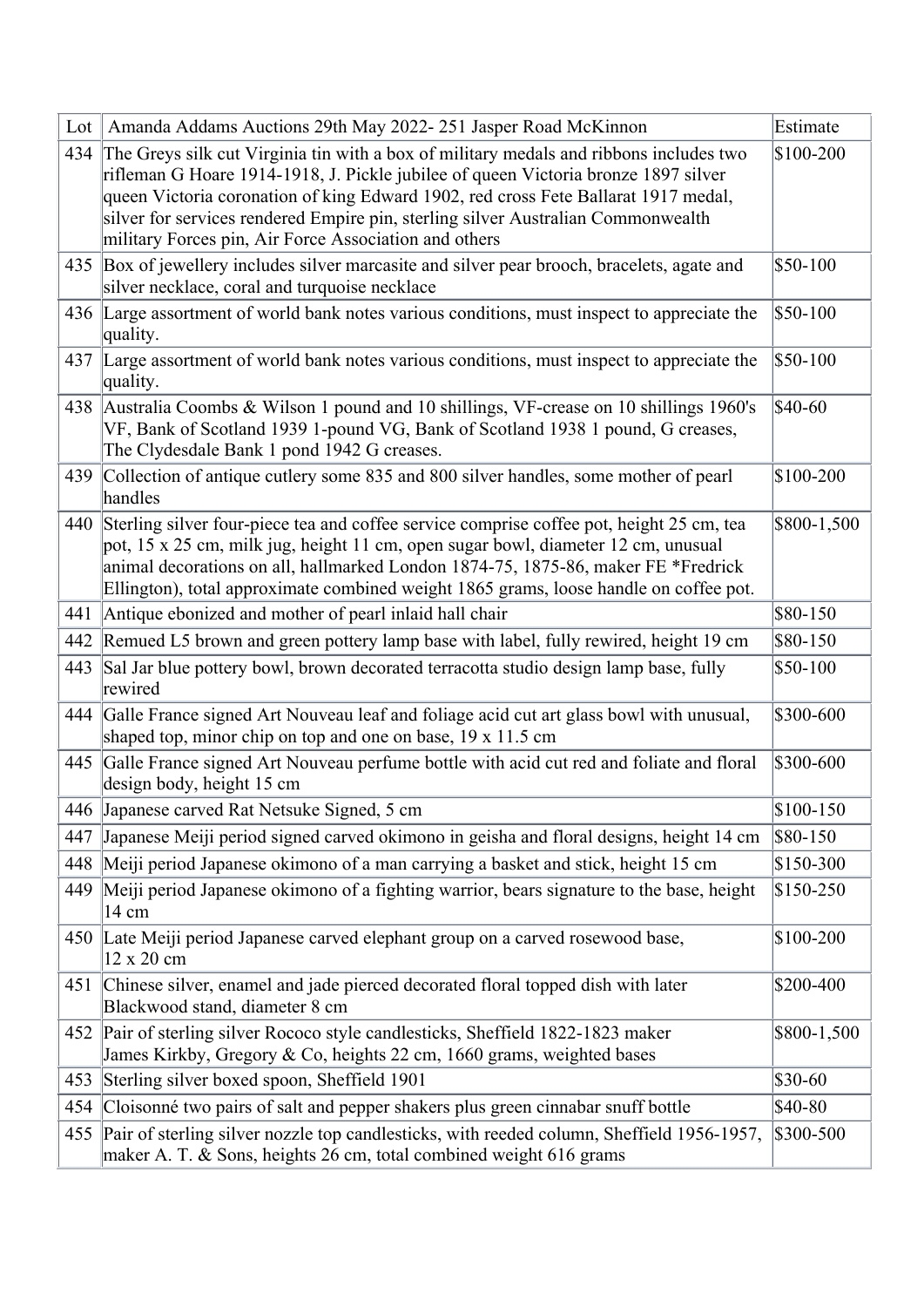| Lot | Amanda Addams Auctions 29th May 2022-251 Jasper Road McKinnon                                                                                                         | Estimate           |
|-----|-----------------------------------------------------------------------------------------------------------------------------------------------------------------------|--------------------|
|     | 456 Sterling silver twin handled loving cup by Daniel & John Welleby Makers of fine copies                                                                            | \$300-500          |
|     | of earlier pieces, this loving cup has early 18th century hallmarks but made later plus                                                                               |                    |
|     | 20th century sterling silver sugar tongs with cup, 20 cm, 11.5 cm, total weight 552 grams                                                                             |                    |
|     | 457 Antique carved Blackwood stand, Satsuma figure decorated bowl, diameter 12 cm,<br>Satsuma mini vase, damaged, and Foley ware blue and gilt Oriental style vase,   | \$100-200          |
|     | height 11 cm                                                                                                                                                          |                    |
|     | 458 19th century antique Chinese foot binding lotus silk and embroidered shoes, 14 x 8 cm                                                                             | \$200-300          |
| 459 | Pair of Peter original figurines, cut crystal necklace, pendant and earrings                                                                                          | \$50-100           |
| 460 | Two bound common prayer books, carved Chinese seal plus cigarette holder and spoon                                                                                    | \$50-100           |
| 461 | Assorted Jade items, enamel elephant, perfume bottle etc                                                                                                              | \$50-100           |
| 462 | Antique 9 ct gold stone inlaid bar brooch plus two Chara bracelets with silver charms                                                                                 | \$80-120           |
| 463 | Silver and pearl necklace plus silver bracelet                                                                                                                        | \$80-120           |
| 464 | Sterling silver decorated bracelets and earrings, approximate weight 75 grams                                                                                         | \$70-100           |
| 465 | Gold Industrial Exhibition 95-96 Ballarat medallion with mount presented to                                                                                           | \$200-300          |
|     | commissioner D. Cook JP 1895, diameter 26 mm, weight 11.8 grams                                                                                                       |                    |
|     | 466 Gold medallion Trustee Recreational Reserve, RJ Cooke 9ct gold stamp,<br>diameter 30 mm, weight 3.8 grams                                                         | \$80-120           |
| 467 | 9 et gold chain plus crystal/amethyst pendant, total weight 15 grams                                                                                                  | \$100-200          |
| 468 | Possibly white gold and diamond ribbon brooch, not tested.                                                                                                            | \$50-100           |
| 469 | Platinum kookaburra stamp brooch with ruby and diamond body, stone not tested,                                                                                        | \$200-300          |
|     | 23 x 13 cm, weight 5 grams                                                                                                                                            |                    |
|     | 470 Three gold and diamond wedding bands, eternity band etc 9 ct to 18 ct gold,                                                                                       | \$150-200          |
|     | total weight 5.8 grams                                                                                                                                                |                    |
|     | 471 Antique gold locket, marks not found, plus gold and red stone ring, marks not found                                                                               | \$50-100           |
| 472 | Antique sterling silver hurdler lock decorated locket plus antique sterling silver vesta,<br>both Birmingham hallmarks, 4 0mm and 26 mm                               | \$80-120           |
|     | 473 Gilt and carved Chinese brooch, gilt and pink stone cross brooch and silver marcasite<br>clip.                                                                    | \$50-100           |
|     | 474 Three sterling silver medallions, two with inlaid tops, one say's Manchester Armature                                                                             | \$100-200          |
|     | Football League, Manchester Zion F. C. winner Div. 2 1907.8., total weight 34.5 grams                                                                                 |                    |
| 475 | Sterling silver scroll decorated salver with three scroll feet, London 1846-47, maker<br>Edward John William Barnard, 38 x 5 cm, weight 1318 grams                    | $$1,000-$<br>1,500 |
|     | 476 Sterling silver scroll decorated salver with three scroll feet, Birmingham 1920-21,                                                                               | \$700-900          |
|     | maker Adie Brothers, 34 x 5 cm, weight 1300 grams                                                                                                                     |                    |
| 477 | WMF Art Nouveau plated and original glass wheelbarrow style bowl, 34 x 16 x 14 cm                                                                                     | $$80-150$          |
| 478 | Russian silver cup holder, silver napkin holder, Russian silver napkin holder and two<br>hallmarked silver napkin holders                                             | \$60-100           |
| 479 | Silver plated jam pot, silver and stone sleigh rider and dog, silver and stone elephant,<br>retro German wall barometer, olive wood, Israel bronze state medals 1998. | \$80-120           |
| 480 | European silver bird decorated hallmarked dish, with embossed decoration, weight 398<br>grams, diameter 32 cm                                                         | \$300-400          |
| 481 | Chinese carvings includes mystery ball, figures etc                                                                                                                   | \$50-100           |
| 482 | Chinese 90 silver hallmarked two brushes, 25 x 19 cm and hand mirror, height 28 cm                                                                                    | \$100-200          |